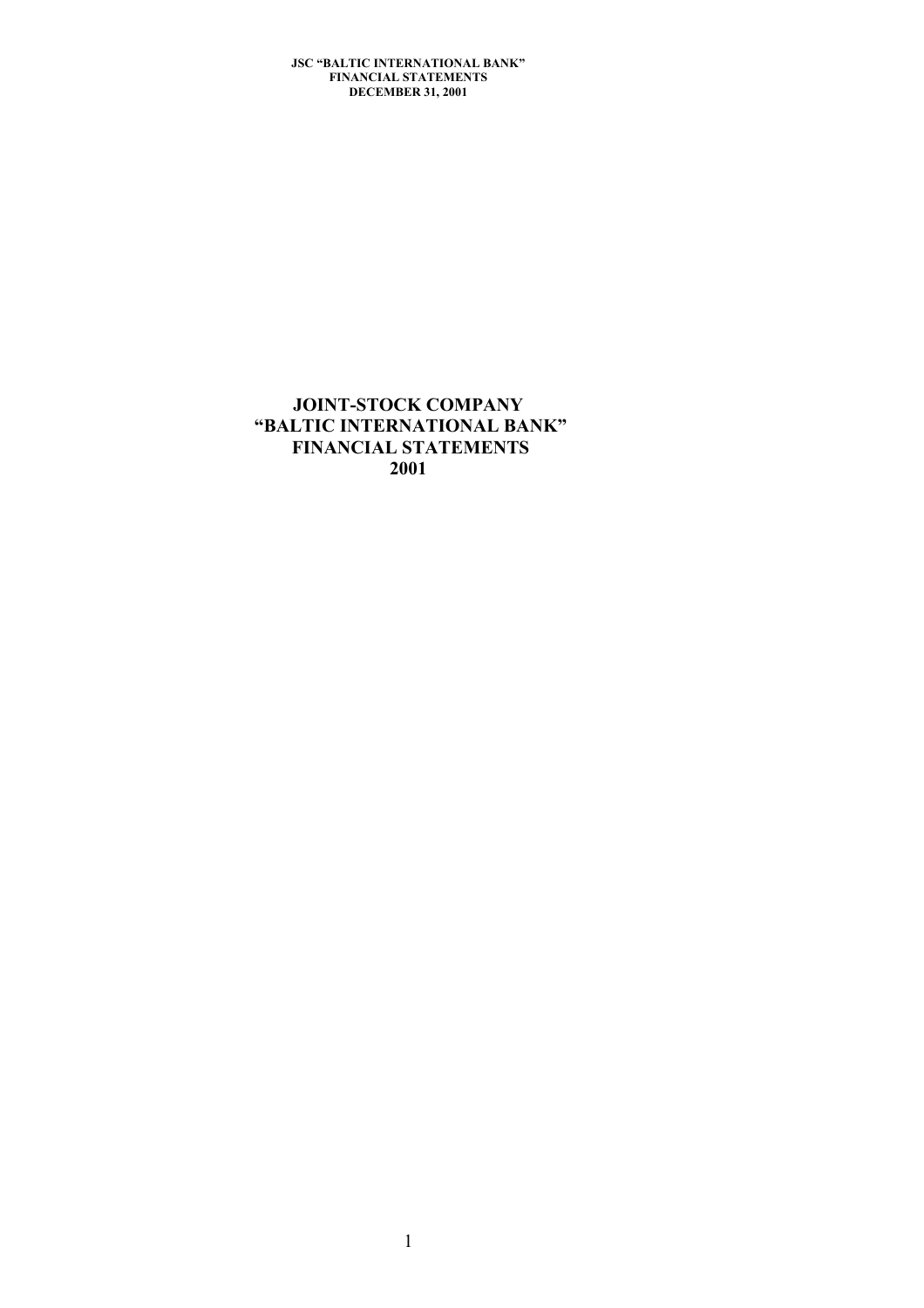### **CONTENTS**

|                                              | Page           |
|----------------------------------------------|----------------|
| <b>Management Report</b>                     | 3              |
| Supervisory Council and Management Board     | $\overline{4}$ |
| Statement of the Management's Responsibility | 5              |
| <b>Independent Auditor's Report</b>          | 6              |
| Profit and Loss Account                      | $\tau$         |
| Balance Sheet and Off-Balance items          | 8              |
| Statement of Changes in Shareholders Equity  | 10             |
| <b>Cash Flow Statement</b>                   | 11             |
| Notes to the Financial Statements            | 12             |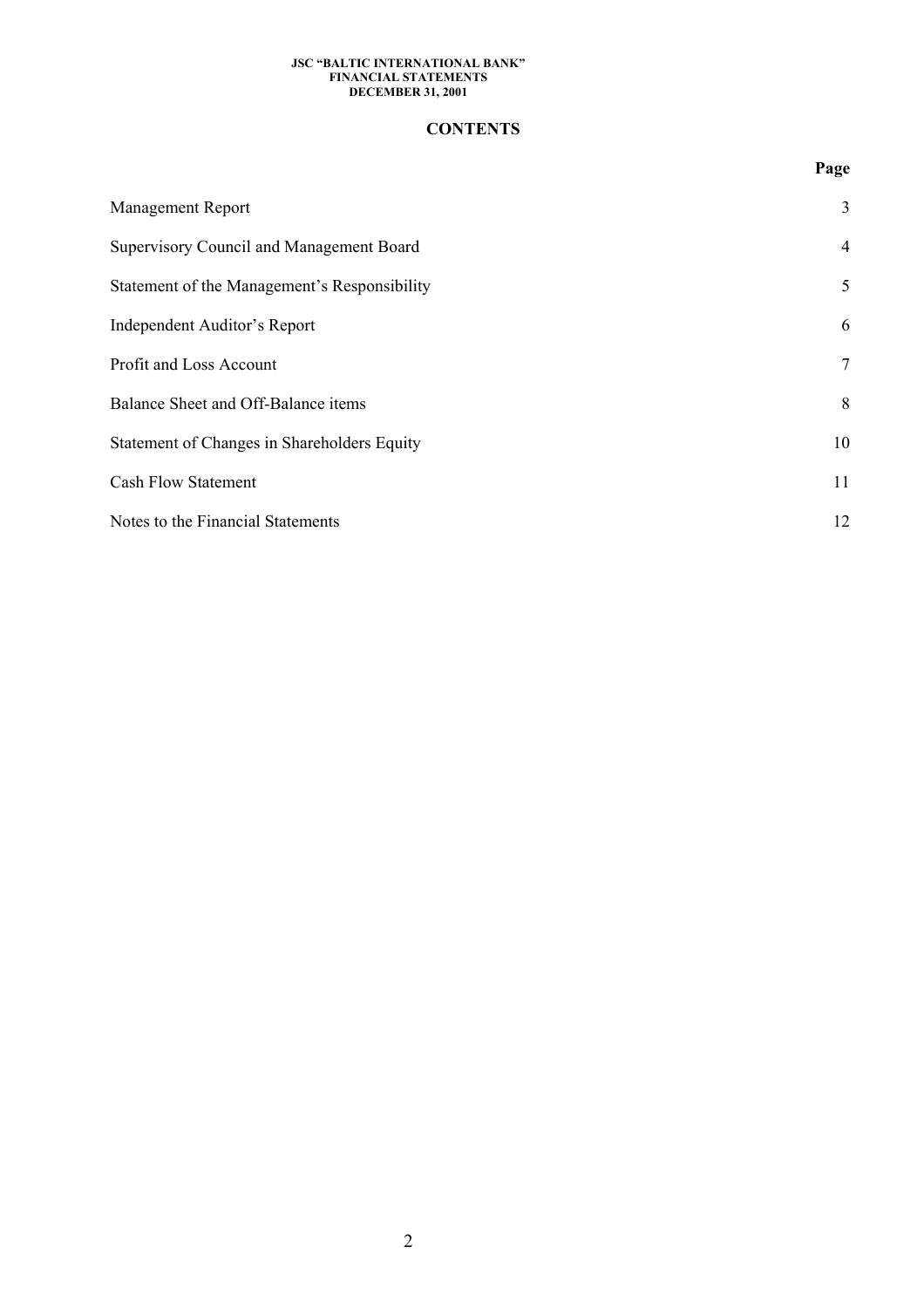### **JSC "BALTIC INTERNATIONAL BANK" MANAGEMENT REPORT**

Dear Ladies and Gentlemen,

During the accounting year 2001 the JSC "Baltic International Bank" (further in the text "Bank") has continued its development and marked the  $8<sup>th</sup>$  anniversary of its activities as one of the Latvian banks with its history, traditions and specific approach to engagement and service of new customers.

During the whole period of work in the financial market the Bank has been increasing the volume of its activities. The year 2001 has not been an exception. Thus, the total turnover value (or the volume of all the operation) of the Bank for the accounting year constitutes to 45 billion Lats, i.e. the growth is 112% as compared to the year 2000. The number of clients actively cooperating with the Bank has also grown by 15 % in 2001 as compared to 2000. The intensity of the Bank service usage by the clients has also grown – in 2001 the Bank has executed 28% more payments than in 2000. The number of payments per one client in the accounting year has been increased by 12%, and the growth of "turnover per one client" index made up 85%.

In 2001 the Bank started to emit its "Eurocard/Mastercard" and "Maestro" payment cards to provide the clients with corresponding facilities for the cards issue and their service.

In its activities the Bank continues the policy of conservatism and carefulness as regards attraction of clients and investment of assets. Notes to the financial report present descriptions of the main financial risks run by the Bank, as well as control and minimization methods for these risks. The Management Board and Supervisory Council of the Bank have developed and approved the policy and procedures for management of all risks the essential for the Bank.

Thus, in the accounting year the Bank, among other matters, has paid special attention to strengthening control against credit risks as well as to the matters concerning the anti-money laundering activities to prevent legalization of the money gained in a criminal way. New edition of normative documents has been developed and approved, regulating credit and overdraft arrangement and control procedure. Due to the fact that the second half of the year 2001 in the world has been characterized by the ever growing attention to the money laundering driven by criminal activities, the importance of the banks' counteractions to prevent such money legalization has also drastically increased, and at the end of 2001 the Bank has worked out new procedures regulating the Bank and clients interactions to fight this kind of criminal activities.

We thank our clients and partners for their confidence and successful cooperation, and the Bank staff for their professional and efficient work, and our shareholders for their understanding and support.

Chairman of the Council Chairperson of the Board Valeri Belokon Alla Tkachenko

 $\overline{A}$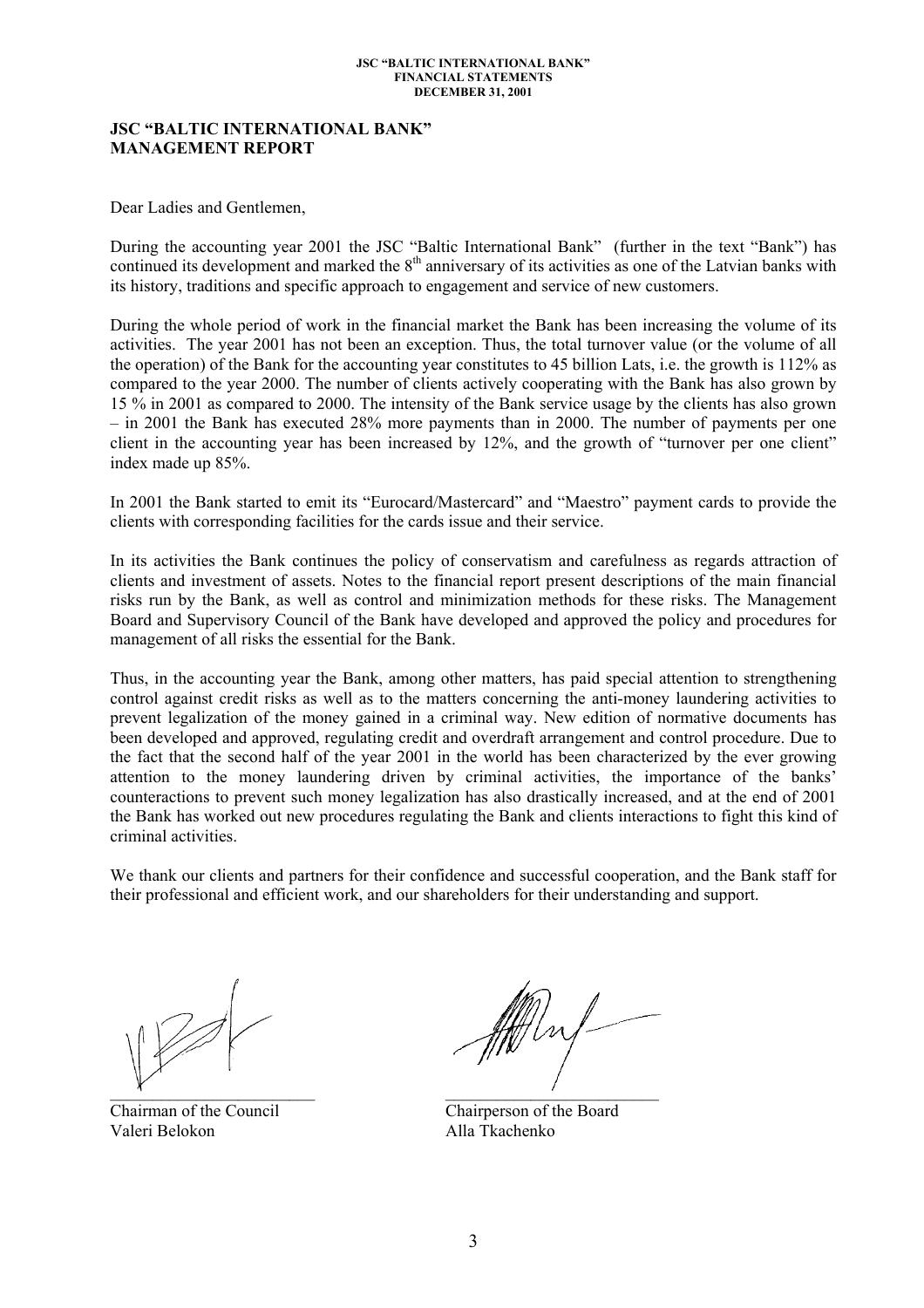### **SUPERVISORY COUNCIL AND MANAGEMENT BOARD OF THE JSC "BALTIC INTERNATIONAL BANK"**

### **Supervisory Council as of December 31, 2001**

| Name               | <b>Position</b>                | Date of initial<br>appointment | Date of<br>reelection |
|--------------------|--------------------------------|--------------------------------|-----------------------|
| Valeri Belokon     | Chairman of the Council        | 19/07/1995                     | 10/01/2001            |
| Vjacheslav Kramnoj | Deputy Chairman of the Council | 18/07/1997                     | 10/01/2001            |
| Vadim Pcholkin     | Member of the Council          | 18/07/1997 -                   |                       |
|                    |                                | 10/01/2001                     |                       |
| Vjacheslav Kramnoj | Member of the Council          | 10/01/2001                     |                       |

### **Management Board as of December 31, 2001**

| Name              | <b>Position</b>               | Date of initial<br>appointment | Date of<br>reelection |
|-------------------|-------------------------------|--------------------------------|-----------------------|
| Alla Tkachenko    | Chairperson of the Board      | 30/04/1996                     | 10/01/2001            |
| Oleg Gerasimov    | Member of the Board           | 02/02/1996                     | 10/01/2001            |
| Vilori Belokon    | Member of the Board           | 19/07/1995                     | 10/01/2001            |
| Leonid Kramnoj    | Member of the Board           | 27/05/1999                     | 10/01/2001            |
| Evita Ostrovska   | Member of the Board           | 27/05/1999                     | 10/01/2001            |
| Natalja Tkachenko | Candidate Member of the Board | 27/05/1999                     | 10/01/2001            |

During the current year according to the decision of the shareholders meeting Vadim Pcholkin was dismissed from duties of member of the Council, but Vjacheslav Kramnoj (the son of Vjacheslav) started to work as a member of the Council. These changes occurred in January 10, 2001.

During the current year no more changes in the Council or Board Members were observed.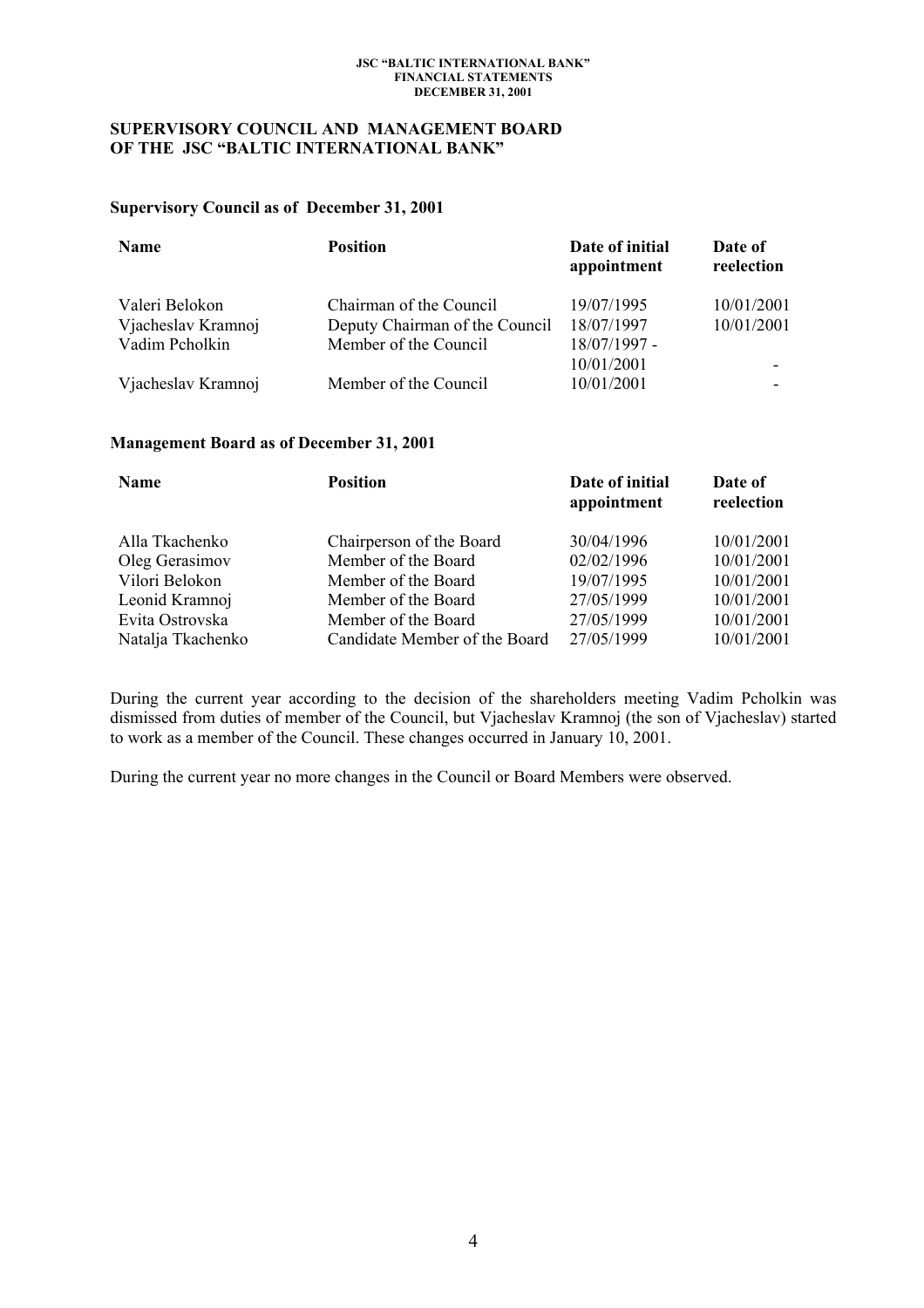### **STATEMENT OF THE JSC "BALTIC INTERNATIONAL BANK" MANAGEMENT RESPONSIBILITY**

Riga March 10, 2002

On behalf of management of the JSC "Baltic International Bank" (further on "the Bank") the Chairman of the Council Mr. Valeri Belokon and Chairperson of the Board Ms. Alla Tkachenko herewith inform that the financial statements have been prepared in accordance with the acting legislation of the Latvian Republic, and that the financial statements clearly present the Bank's financial state as of the end of the financial year as well as the Bank activities results for the financial year.

The accounting records in the Bank have been kept in compliance with the requirements of the present legislation, and at the same time the Bank management are responsible for the safety of the Bank assets as well as for prevention of fraud and other dishonest activities. The Bank management provides for the compliance of the Bank activities to the requirements of the Law "On Credit Institutions", other laws and legislative regulations, as well as to the directives of the Bank of Latvia and Finance and Capital Markets Commission.

The financial statements for the year 2001 have been prepared on the basis of the corresponding accounting methods applied sequentially, the decisions and the regulations of the Bank management on preparation of the financial statements have been prudent and reasonable. Hereby the Bank management certifies that the International Accounting Standards have been observed and any essential variance from the above is being clarified in the Notes.

On behalf of the Bank Management

Valeri Belokon Alla Tkachenko

 $\chi$ 

Chairman of the Council Chairperson of the Board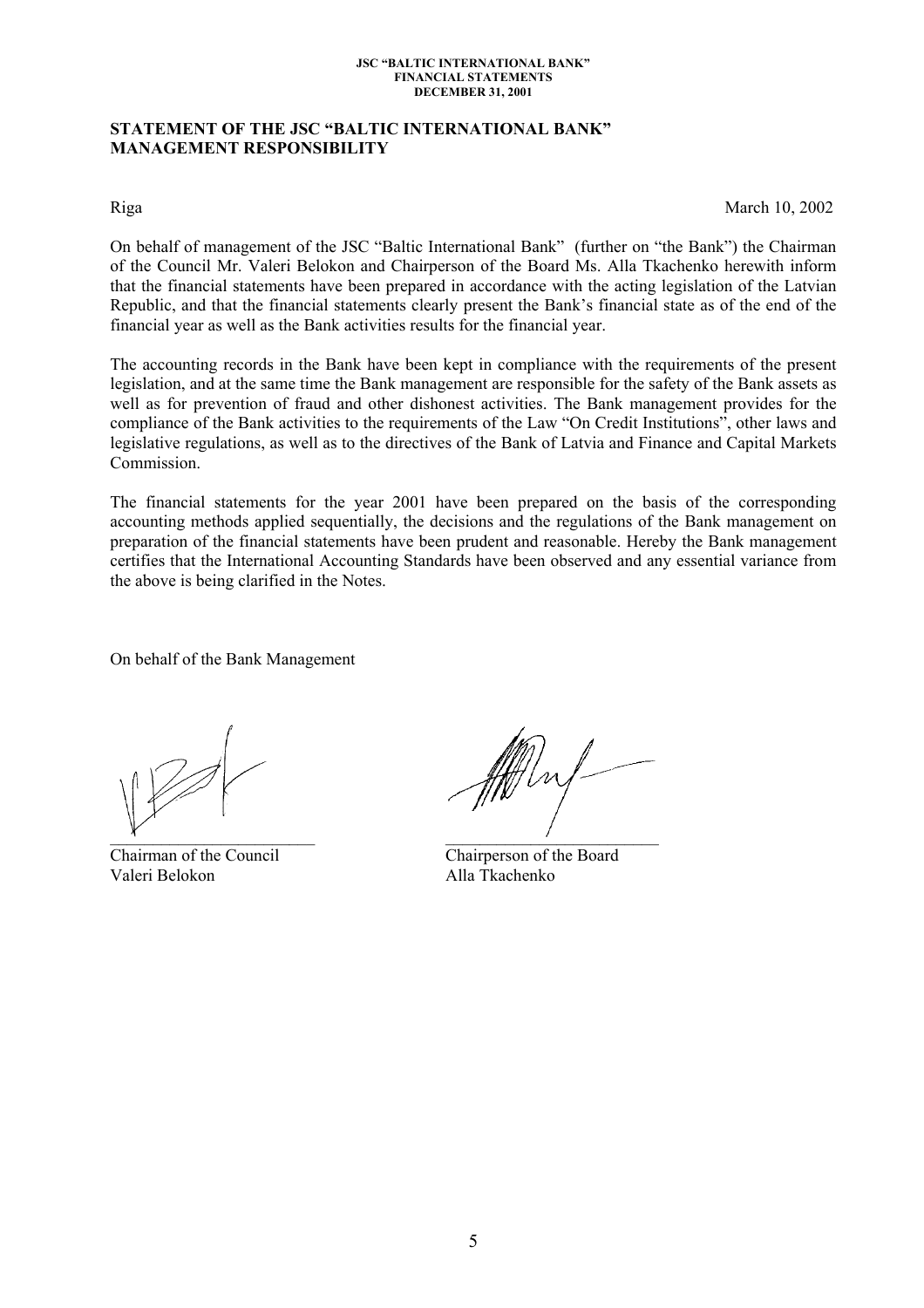# **INDEPENDENT AUDITOR'S REPORT To the shareholders of the JSC "BALTIC INTERNATIONAL BANK"**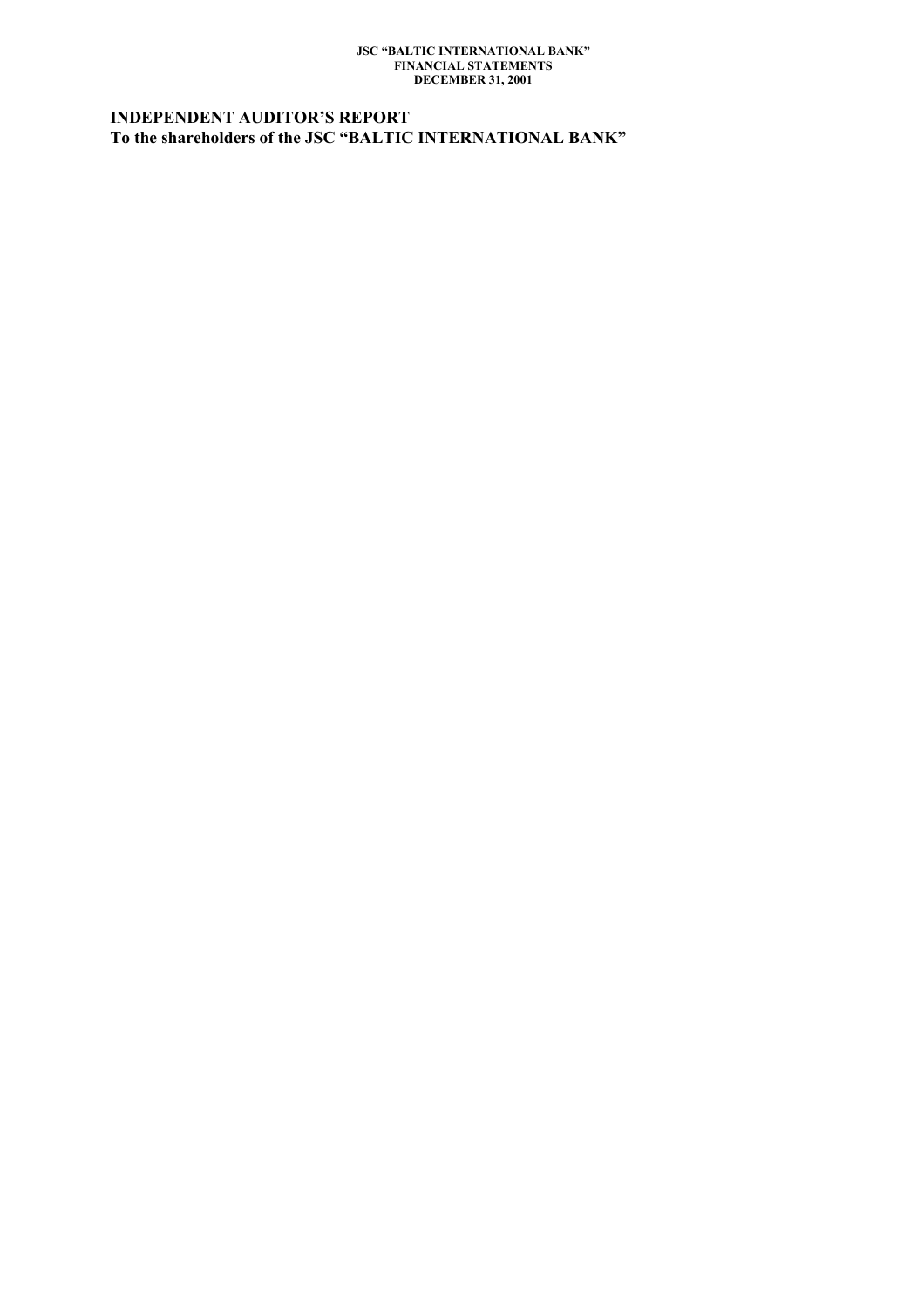# **PROFIT AND LOSS ACCOUNT**

|                                                                 | <b>Notes</b>   | 2001          | 2000       |
|-----------------------------------------------------------------|----------------|---------------|------------|
|                                                                 |                | <b>LVL</b>    | LVL        |
| Interest income                                                 | $\overline{4}$ | 2,074,884     | 1,488,143  |
| Interest expense                                                | 5              | (1, 249, 338) | (532, 374) |
| Net interest income                                             |                | 825,546       | 955,769    |
| Securities income                                               | 6              | 3,617         | 688        |
| Fees and commission income                                      |                | 528,787       | 497,398    |
| Fees and commission expense                                     | 8              | (159, 899)    | (126, 038) |
| <b>Operating income</b>                                         |                | 1,198,051     | 1,327,817  |
| Gain from trading in financial instruments                      | 9              | 98,256        | 154,188    |
| Other operating income                                          | 10             | 120,863       | 86,281     |
| Administrative expenses                                         | 11             | (1,010,437)   | (849, 951) |
| Depreciation of fixed assets and intangible assets              |                | (109, 604)    | (121, 650) |
| Provisions for doubtful debts and off-balance sheet liabilities | 17             | (352, 825)    | (234, 925) |
| Release of provisions                                           | 12             | 304,183       | 14,286     |
| Gain/(loss) from revaluation of long-term investments           |                | 51,535        | (22, 404)  |
| Current year profit before taxes                                |                | 300,022       | 353,642    |
| Taxes                                                           |                |               |            |
| Current year profit after taxes                                 |                | 300,022       | 353,642    |

The accompanying notes on pages 12 to 32 form an integral part of the current financial statements.

The financial statements on pages 7 – 32 have been approved by the Management Board on March 1, 2002.

Chairman of the Council Chairperson of the Board Valeri Belokon Alla Tkachenko

 $\mathbb Z/\mathbb Z$  $\chi$  and  $\chi$  and  $\chi$  and  $\chi$  and  $\chi$  and  $\chi$  and  $\chi$  and  $\chi$  and  $\chi$  and  $\chi$  and  $\chi$  and  $\chi$  and  $\chi$  and  $\chi$  and  $\chi$  and  $\chi$  and  $\chi$  and  $\chi$  and  $\chi$  and  $\chi$  and  $\chi$  and  $\chi$  and  $\chi$  and  $\chi$  and  $\chi$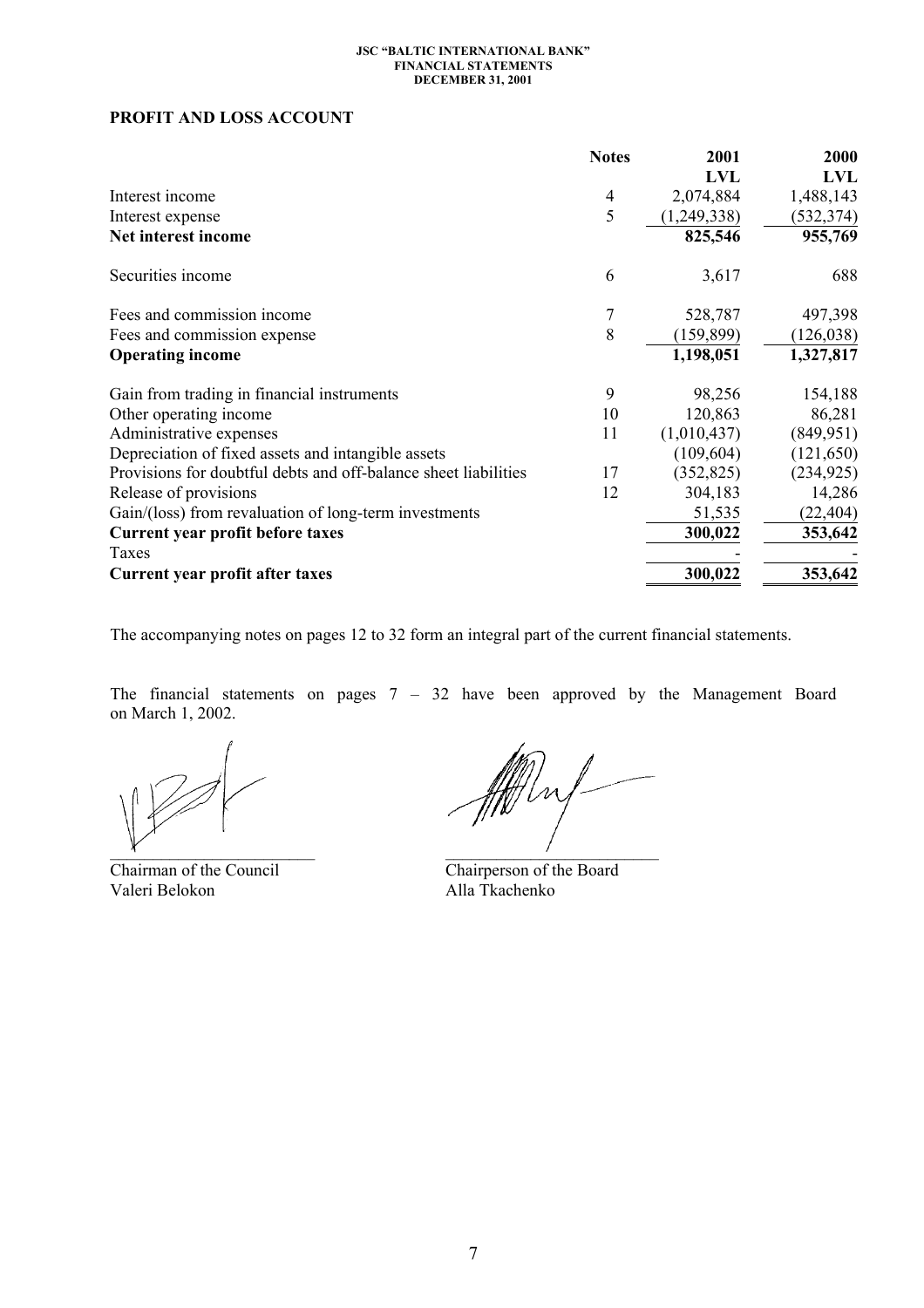# **BALANCE SHEET AND OFF-BALANCE ITEMS**

| <b>ASSETS</b>                                     | <b>Notes</b> | 2001       | 2000       |
|---------------------------------------------------|--------------|------------|------------|
|                                                   |              | LVL        | LVL        |
| Cash and balances with the Central Bank           | 14           | 1,298,252  | 1,291,202  |
| Due from credit institutions                      | 15           | 10,745,843 | 15,579,956 |
| on demand                                         |              | 10,266,455 | 15,120,096 |
| <i>Others</i>                                     |              | 479,388    | 459,860    |
| Loans to customers                                | 16           | 6,821,919  | 4,886,244  |
| Debt securities and other fixed-income securities | 18           | 1,117,971  | 395,171    |
| government debt securities                        |              | 381,457    | 329,286    |
| other debt securities and fixed-income            |              |            |            |
| securities                                        |              | 736,514    | 65,885     |
| Equities and other non-fixed income securities    | 18           | 242,993    | 278,862    |
| Investments in associated companies               | 19           | 156,356    | 156,356    |
| Intangible assets                                 | 20           | 31,977     | 41,678     |
| Fixed assets                                      | 21           | 1,769,773  | 1,292,218  |
| Prepayments and accrued income                    | 22           | 227,173    | 121,915    |
| Other assets                                      | 23           | 656,500    | 988,308    |
| <b>Total assets</b>                               |              | 23,068,757 | 25,031,910 |

 *(to be concluded )* 

The accompanying notes on pages 12 to 32 form an integral part of the current financial statements.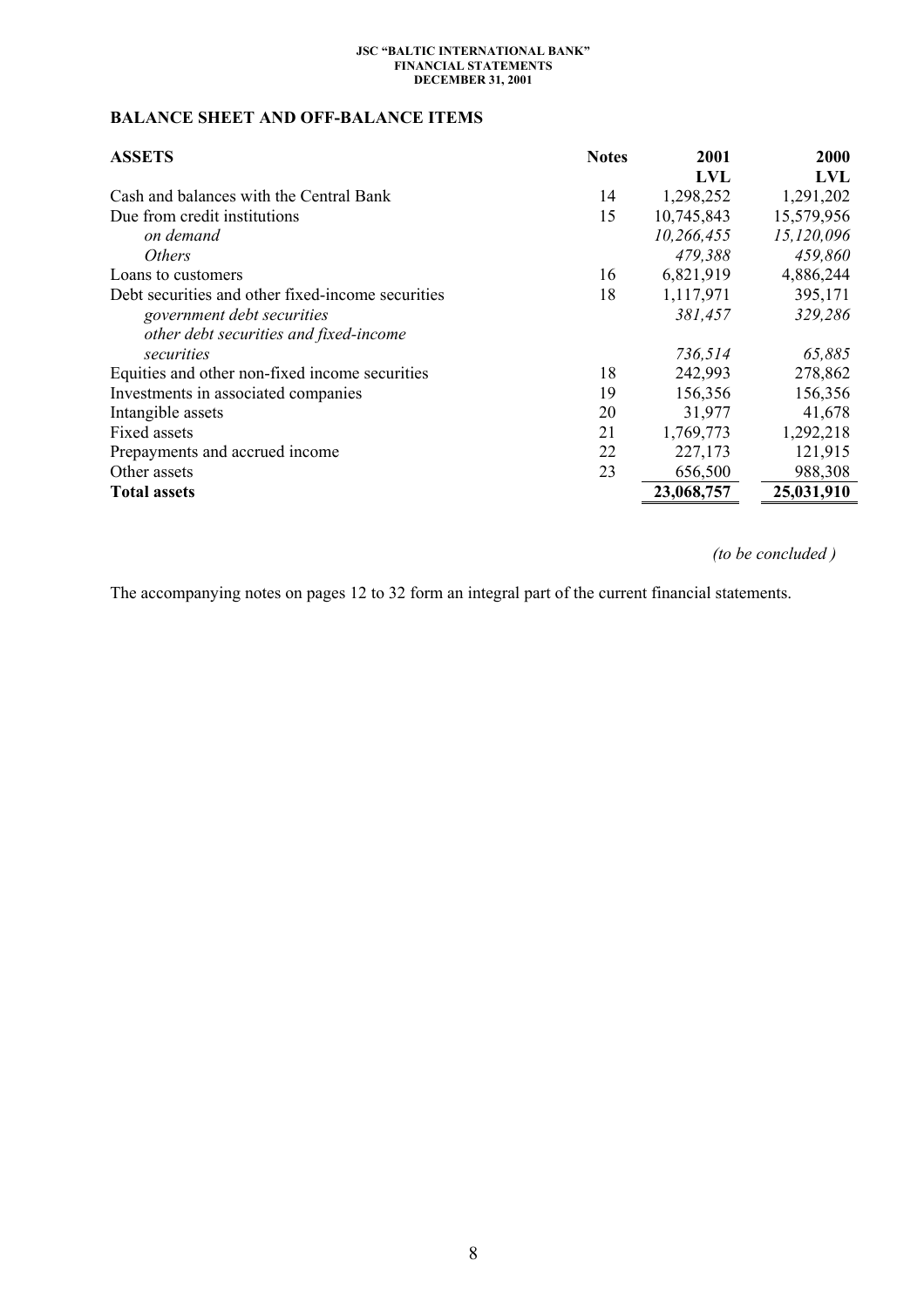# **BALANCE SHEET AND OFF-BALANCE ITEMS**

| <b>LIABILITIES AND SHAREHOLDERS' EQUITY</b>         | <b>Notes</b> | 2001        | 2000        |
|-----------------------------------------------------|--------------|-------------|-------------|
|                                                     |              | <b>LVL</b>  | <b>LVL</b>  |
| Due to credit institutions                          | 24           | 116,504     | 263,950     |
| on demand                                           |              | 116,504     | 263,950     |
| Customers' deposits                                 | 25           | 18,418,325  | 21,007,092  |
| on demand                                           |              | 10,242,755  | 13,833,239  |
| term deposits                                       |              | 8,175,570   | 7,173,853   |
| Deferred income and accrued expense                 | 26           | 193,143     | 164,364     |
| Accrued payments                                    |              | 29,387      | 23,027      |
| Other liabilities                                   | 27           | 520,004     | 116,834     |
| Subordinated liabilities                            | 28           | 1,028,536   | 993,807     |
| <b>Total liabilities</b>                            |              | 20,305,899  | 22,569,074  |
| <b>Shareholders' equity</b>                         | 29           | 2,762,858   | 2,462,836   |
| Share capital                                       |              | 5,874,310   | 5,874,310   |
| Reserve capital and other reserves                  |              | 545,024     | 545,024     |
| Retained losses for the previous accounting periods |              | (3,956,498) | (4,310,140) |
| Retained earnings for the current accounting period |              | 300,022     | 353,642     |
| Total liabilities and shareholders' equity          |              | 23,068,757  | 25,031,910  |
| <b>OFF-BALANCE ITEMS</b>                            |              | 1,607,690   | 225,835     |
| Warranties and guarantees                           | 33           | 95,062      | 39,845      |
| Commitment to customers                             |              | 1,512,628   | 185,990     |
| other commitments                                   |              | 1,512,628   | 185,990     |

*(conclusion )* 

The accompanying notes on pages 12 to 32 form an integral part of the current financial statements.

The financial statements on pages  $7 - 32$  have been approved by the Management Board on March 1, 2002.

Chairman of the Council Chairperson of the Board Valeri Belokon Alla Tkachenko

fft luf  $\overline{A}$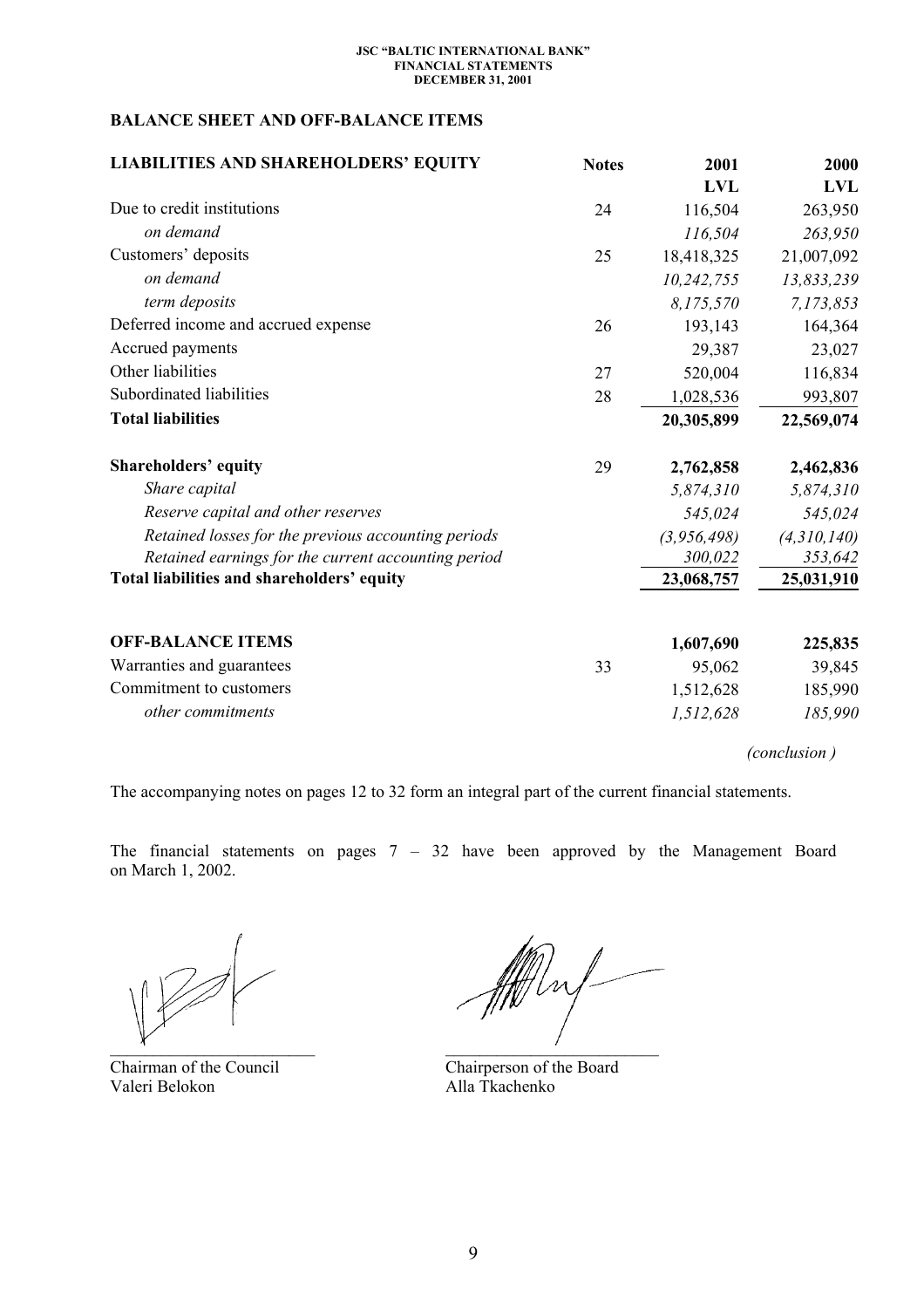# **STATEMENT OF CHANGES IN SHAREHOLDERS' EQUITY**

|                                           | Paid-in share<br>capital<br><b>LVL</b> | <b>Reserve</b><br>capital<br>LVL | <b>Retained</b><br><b>losses</b><br>LVL | TOTAL<br><b>LVL</b> |
|-------------------------------------------|----------------------------------------|----------------------------------|-----------------------------------------|---------------------|
| <b>Balance as of December 31,</b><br>1999 | 5,874,310                              | 545,024                          | (4,310,140)                             | 2,109,194           |
| Profit for the current<br>Year            |                                        |                                  | 353,642                                 | 353,642             |
| <b>Balance as of December 31,</b><br>2000 | 5,874,310                              | 545,024                          | (3,956,498)                             | 2,462,836           |
| Profit for the current<br>Year            |                                        |                                  | 300,022                                 | 300,022             |
| <b>Balance as of December 31,</b><br>2001 | 5,874,310                              | 545,024                          | (3,656,476)                             | 2,762,858           |

The accompanying notes on pages 12 to 32 form an integral part of the current financial statements.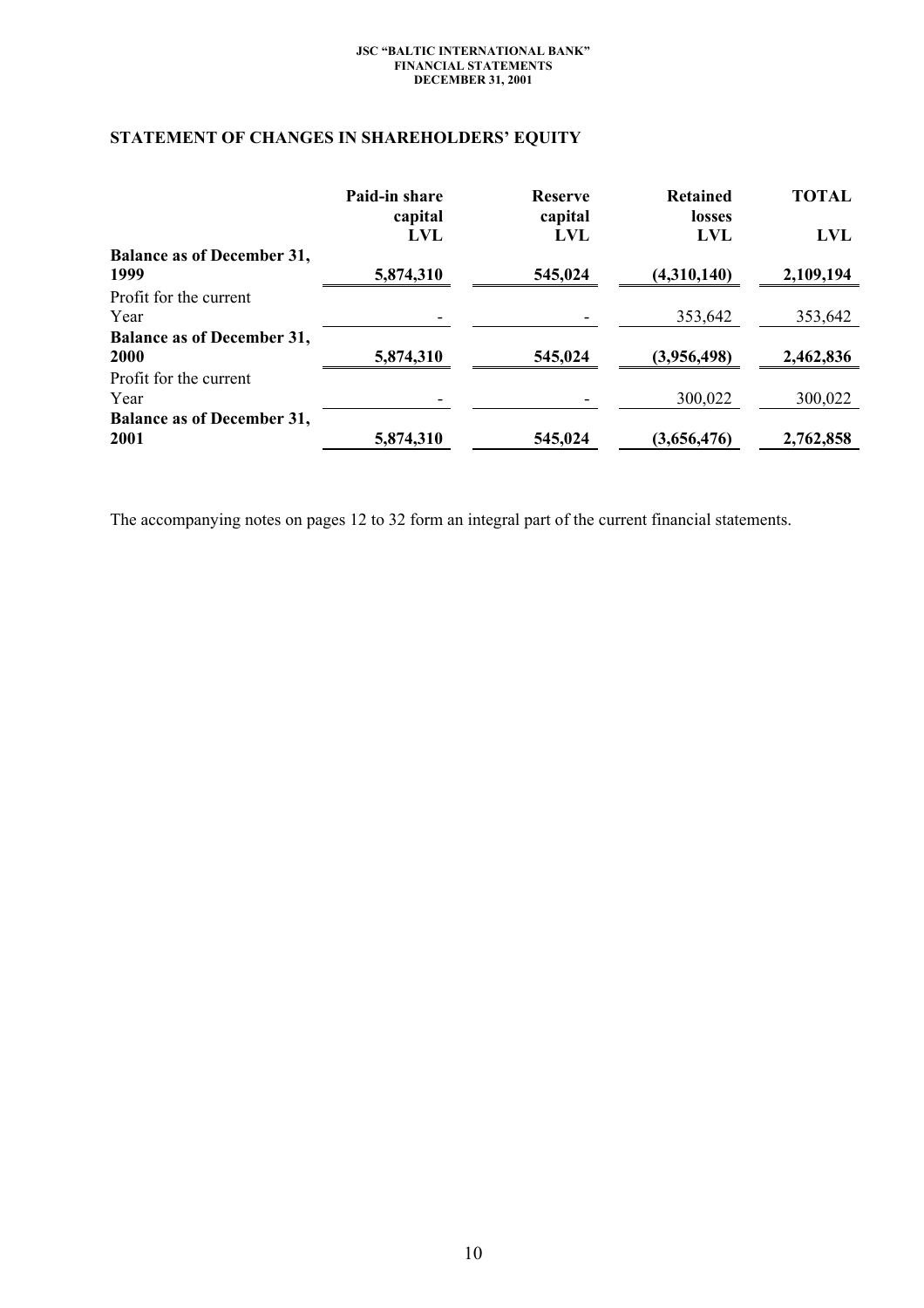# **CASH FLOW STATEMENT**

|                                                                                             | <b>Notes</b> | 2001<br><b>LVL</b> | 2000<br><b>LVL</b> |
|---------------------------------------------------------------------------------------------|--------------|--------------------|--------------------|
| Cash flow from operating activities                                                         |              |                    |                    |
| Profit before taxation                                                                      |              | 300,022            | 353,642            |
| Depreciation and amortization                                                               |              | 109,604            | 121,650            |
| Increase/(decrease) in provisions                                                           |              | 49,265             | (1,389,688)        |
| Foreign exchange revaluation (profit)                                                       |              | (94, 321)          | (128, 830)         |
| (Profit)/loss from revaluation of long-term investments                                     |              | (51, 535)          | 22,404             |
| (Profit)/loss from sale of fixed assets                                                     |              | (978)              | 3,122              |
| Increase in deferred income and accrued expense                                             |              | 28,779             | 10,228             |
| (Increase)/decrease in deferred expense and accrued income                                  |              | (105, 258)         | 9,985              |
| Decrease/(increase) in other assets                                                         |              | 315,672            | (874, 651)         |
| Increase/(decrease) in other liabilities                                                    |              | 409,530            | (154, 253)         |
| Increase/(decrease) in cash and cash equivalents from                                       |              |                    |                    |
| operating activities before changes in assets and liabilities                               |              | 960,780            | (2,026,391)        |
|                                                                                             |              |                    |                    |
| (Increase) in short term investments<br>(Increase) in balances due from credit institutions |              | (684, 431)         | (250, 145)         |
|                                                                                             |              | (500)              | (8,211)            |
| (Increase)/decrease in loans to customers                                                   |              | (1,968,804)        | 3,018,859          |
| (Decrease)/increase in balances due to credit institutions                                  |              | (147, 446)         | 195,786            |
| (Decrease)/increase in customers' deposits                                                  |              | (2, 588, 767)      | 3,958,905          |
| (Decrease)/increase in cash and cash equivalents from<br>operating activities               |              | (4,429,168)        | 4,888,803          |
|                                                                                             |              |                    |                    |
| <b>Cash flow from investing activities</b>                                                  |              |                    |                    |
| Purchase of fixed assets                                                                    |              | (532, 183)         | (323, 555)         |
| Purchase of intangible assets                                                               |              |                    | (41, 131)          |
| Proceeds from sales of fixed assets                                                         |              | 4,738              | 4,386              |
| Decrease in cash and cash equivalents from investing                                        |              |                    |                    |
| activities                                                                                  |              | (527, 445)         | (360, 300)         |
| <b>Cash flow from financing activities</b>                                                  |              |                    |                    |
| Proceeds from subordinated liabilities attraction                                           |              | 34,729             | 41,647             |
| Increase in cash and cash equivalents from financing activities                             |              | 34,729             | 41,467             |
|                                                                                             |              |                    |                    |
| (Decrease)/increase in cash and cash equivalents                                            |              | (4,921,884)        | 4,570,150          |
| Cash and cash equivalents at the beginning of the current period                            | 30           | 16,858,898         | 12,159,918         |
| Profit from foreign exchange revaluation                                                    | 9            | 94,321             | 128,830            |
| Cash and cash equivalents at the end of the current period                                  | 30           | 12,031,335         | 16,858,898         |

The accompanying notes on pages 12 to 32 form an integral part of the current financial statements.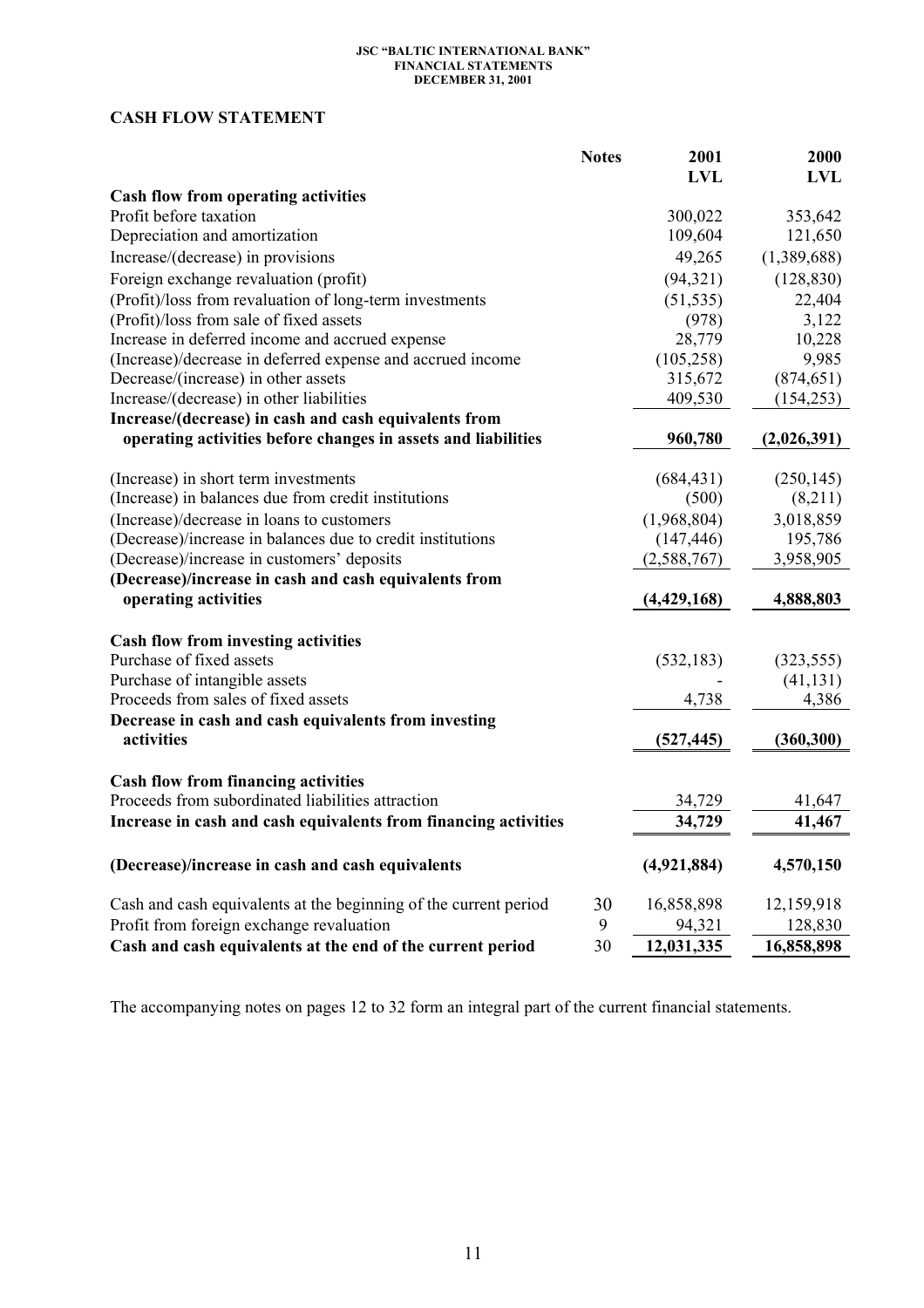## **NOTES TO FINANCIAL STATEMENTS**

### **1. GENERAL INFORMATION**

The joint-stock company "Baltic International Bank" ("the Bank") was licensed for the bank activities on May 3, 1993, and the same year it started its operations in the bank services market. The main types of the Bank activities are allotting loans to private and legal entities, customers' money transfers, transactions with foreign currencies and securities both for customers and for the Bank's trading purposes.

The main legislative documents regulating the bank activities in the Latvian Republic are the Law "On Credit Institutions", the Law "On money laundering driven by criminal activities prevention of its legalization", as well as other rules and regulations of the Bank of Latvia and Finance and Capital Markets Commission. The Law "On Finance and Capital Markets Commission" was enacted on July 1, 2001, and according to the law all supervisory functions on activities of the finance and capital markets participants have been granted to a new-born institution – the Finance and Capital Markets Commission. Previously these functions were executed by several state institutions, including the Bank of Latvia, Securities Market Commission, Deposits Guarantee Fund, the State Insurance Control Inspection.

The basis for the development of the Bank is servicing the large corporate customers from Latvia or from abroad. When choosing a customer, the Bank observes the principle of precaution, applying certain criteria to the customers. Such approach enables the Bank not only to provide a high service level, but also to practice a personal approach to each customer as well as to minimize the risks of cooperation with unreliable customers. Being an international corporative bank, rendering service not only to the Latvian residents, but to the customers non-residents as well, and having an experience of such activities in many states of the world, the Bank in its activities employs the newest technologies, taking care for their corresponding maintenance.

Since the first day of its existence the Bank has been oriented on reliable and respectable customers. Such orientation has helped the Bank to find and take its specific place in the system of the Latvian commercial banks.

In 2001 the Bank continued to make great efforts to improve the quality of customers' service. A serious software modernization of the "Smart Bank System" and "Remote Banking" systems has been performed. The development of information technologies encourages the improvement of banking facilities and increases the quality of the rendered services, and the qualitative technologies, in their turn, let the Bank ensure an exclusive and competitive service for its customers.

The high professional standard and work experience of the Bank specialists allows regular replenishment of the list of rendered services with a new kind of financial banking products. In 2001 the Bank offered the following banking services to its customers:

(a) cell rent in the Bank depositary,

(b) issue and service of the international "Eurocard/Mastercard" and "Maestro" payment cards.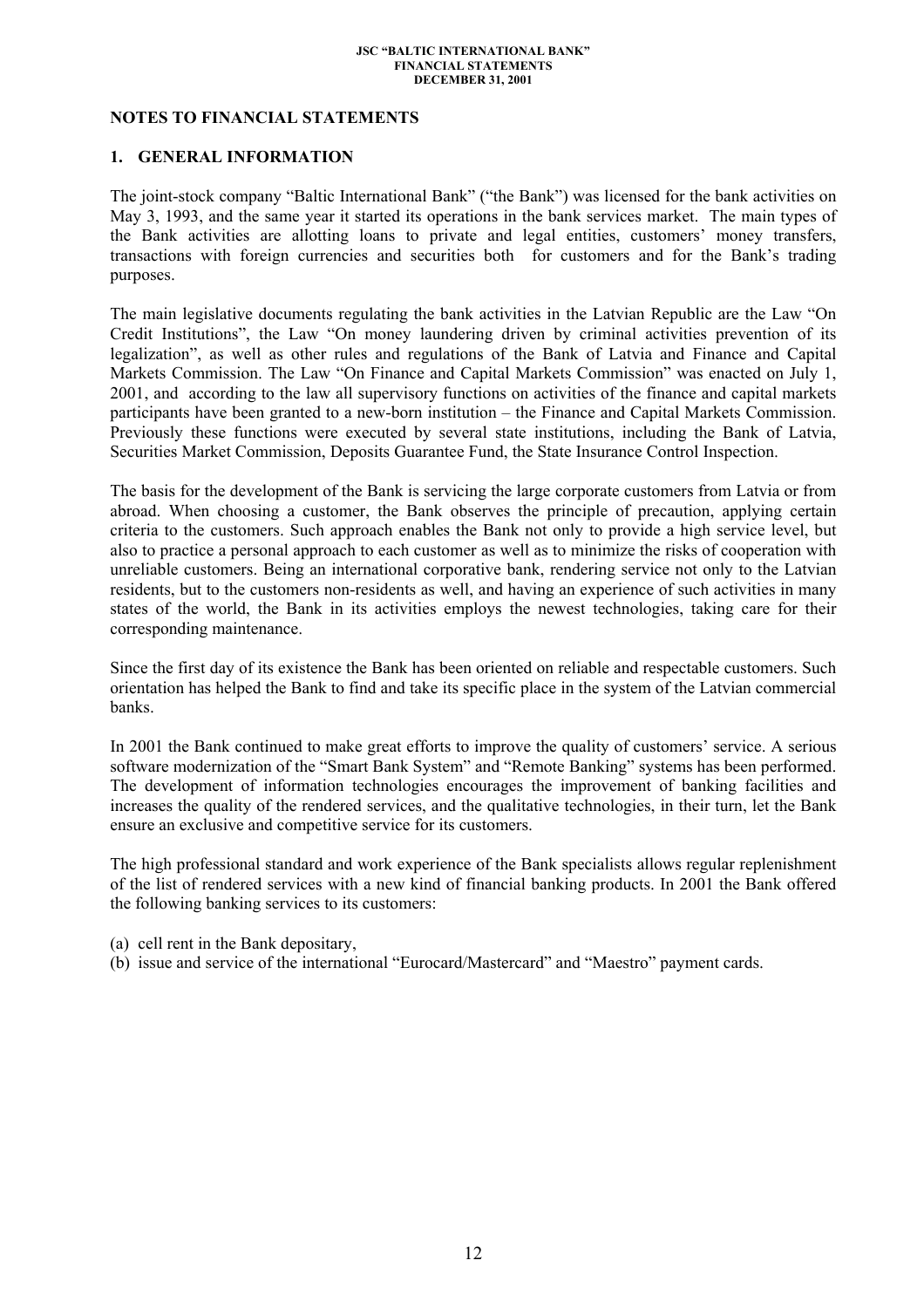## **2. ACCOUNTING AND EVALUATION PRINCIPLES**

### **General accounting principles**

The general Bank accounting principles are stated by the Bank Accounting Policy regulating the basis of accounting, principles of the Bank transactions accounting as well as methods of evaluation and preparing financial statements. The Bank accounting as well as calculation and payments of taxes are carried out in accordance with the legislation of the Latvian Republic.

The Bank financial statements have been prepared using the Bank assets and liabilities recognition method under the historical cost convention according to the International Accounting Standards and directions of the Bank of Latvia and Finance and Capital Markets Commission.

### **Foreign currency translation**

The currency unit of the Republic of Latvia – Lat – is being used as a monetary unit in the financial statements of the Bank (LVL). All assets and liabilities and off-balance sheet claims and liabilities in foreign currencies are revalued into Lats according to the Bank of Latvia currency exchange rates at the end of the accounting period. The result relating to the foreign currency exchange rates fluctuations is included in the profit and loss account for the period.

The foreign currency exchange rates for the principal currencies which were used at the end of the accounting period:

| Currency |     | <b>The Bank of Latvia</b><br>exchange rate as of<br><b>December 31, 2001</b> | The Bank of Latvia<br>exchange rate as of<br><b>December 31, 2000</b> |
|----------|-----|------------------------------------------------------------------------------|-----------------------------------------------------------------------|
| 1 EUR    |     | LVL 0.560856                                                                 | LVL 0.570042                                                          |
| 1 GBP    | $=$ | LVL 0.924000                                                                 | LVL 0.917000                                                          |
| 1 BYR    |     | LVL 0.000399                                                                 | LVL 0.000506                                                          |
| 1 RUB    |     | LVL 0.021100                                                                 | LVL 0.021600                                                          |
| 1 UAH    |     | LVL 0.121000                                                                 | LVL 0.113000                                                          |
| 1 USD    |     | LVL 0.638000                                                                 | LVL 0.613000                                                          |

### **Income and expense recognition**

All material income and expense, including interest income and interest expense are recognized on an accrual basis. Accrued interest income is calculated on loans included in a standard and watch lists. Income from commissions received from customers is included in the income the day when the transaction took place, unless it is stated otherwise in the agreement with the customer. Income and expense, excluding income on unprofitable assets, relating to the accounting period, are recognized in the profit and losses account regardless of the date of receipt or payment.

### **Investments**

Investments of the Bank contain securities, purchased by the Bank both for investment and speculation purposes, of Latvian and foreign issuers, including long-term and short-term securities, fixed-income securities and non-fixed-income securities. Speculative securities are purchased with the aim to resell them within short period of time and gain profit from the change of the price. Investment securities are purchased with the aim to receive constant long-term profit in the form of dividends or interest and are included in the balance until the term of repayment.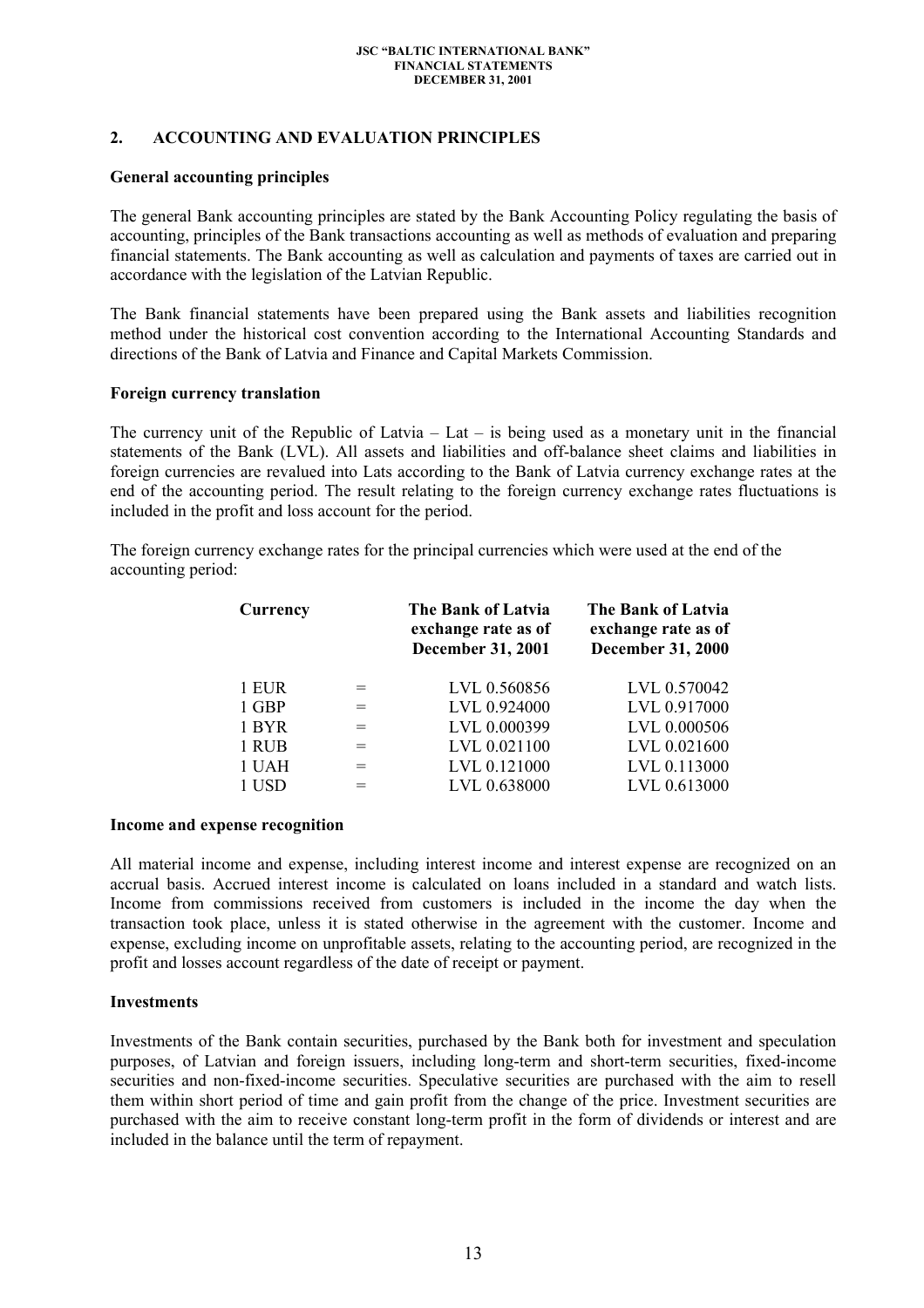## **( a ) Securities, purchased in trading purposes (trading securities)**

Trading securities are initially recognized at cost (which includes transaction costs) and subsequently remeasured to fair value based on market values. All related realized and unrealized gains and losses are included in net trading income. Trading securities are accounted for using the settlement date basis for both purchases and sales.

### **( b ) Securities, available for sale (available-for-sale investments)**

Available-for-sale investments (shares, long-term investments in share capital) are initially recognized at cost (which includes transaction costs) and subsequently re-measured to fair value based on market value. When equity securities are not traded in active markets, the Bank uses alternative methods to determine fair value.

## **( c ) Securities, purchased in investment purposes (held-to-maturity securities)**

Short-term government bonds are recognized at amortized cost. The carrying value is based on the purchase value adjusted for discounts or premiums. The straight-line method is used for amortizing discounts over the term of securities and does not result in material differences as compared to amortization according to the effective interest method. Held-to-maturity securities are accounted for using a settlement date basis for purchases.

## **Financial transactions**

Derivatives entitle one party to contractual rights to change the financial asset with the other party on potentially profitable conditions. Some instruments contain both the rights and liabilities for carrying out the change.

### **(a ) Derivatives**

In the normal course of business, the Bank is a party to foreign currency swap contracts. Gains or losses resulting from changes in rates of exchange subsequent to the date of the transaction are recognized in the profit and loss account as a profit or loss from revaluation of foreign currency positions. The Bank is involved in the transactions with options as well. Options are accounted taking into consideration the market prices and quoting of international brokerage companies. Options premium paid at current value is recognized in the balance sheet.

## **( b ) Other off-balance sheet instruments**

In the ordinary course of business, the Bank has been involved in off-balance sheet financial instruments consisting of commitments to extend loans, financial guarantees and commercial letters of credit. Such financial instruments are recorded in the financial statements upon the conclusion of the respective agreements. Due to the fact that such kind of off-balance sheet liabilities are subjected to various degrees of off-balance sheet risks, in the financial statements they are included both in calculation of capital adequacy and analysis of liquidity risk as well as currency risk analysis.

### **Loans and special provisions**

Loans in financial statements are recorded at net value, i.e. issued and unpaid principal amounts of loans, excluding special accruals for bad and doubtful debts. Amount of the provisions for bad and doubtful debts is monthly reviewed and corrected by the Committee for evaluation of assets and off-balance sheet liabilities, based on the risk evaluation of each loan and in accordance with the Credit policy of the Bank.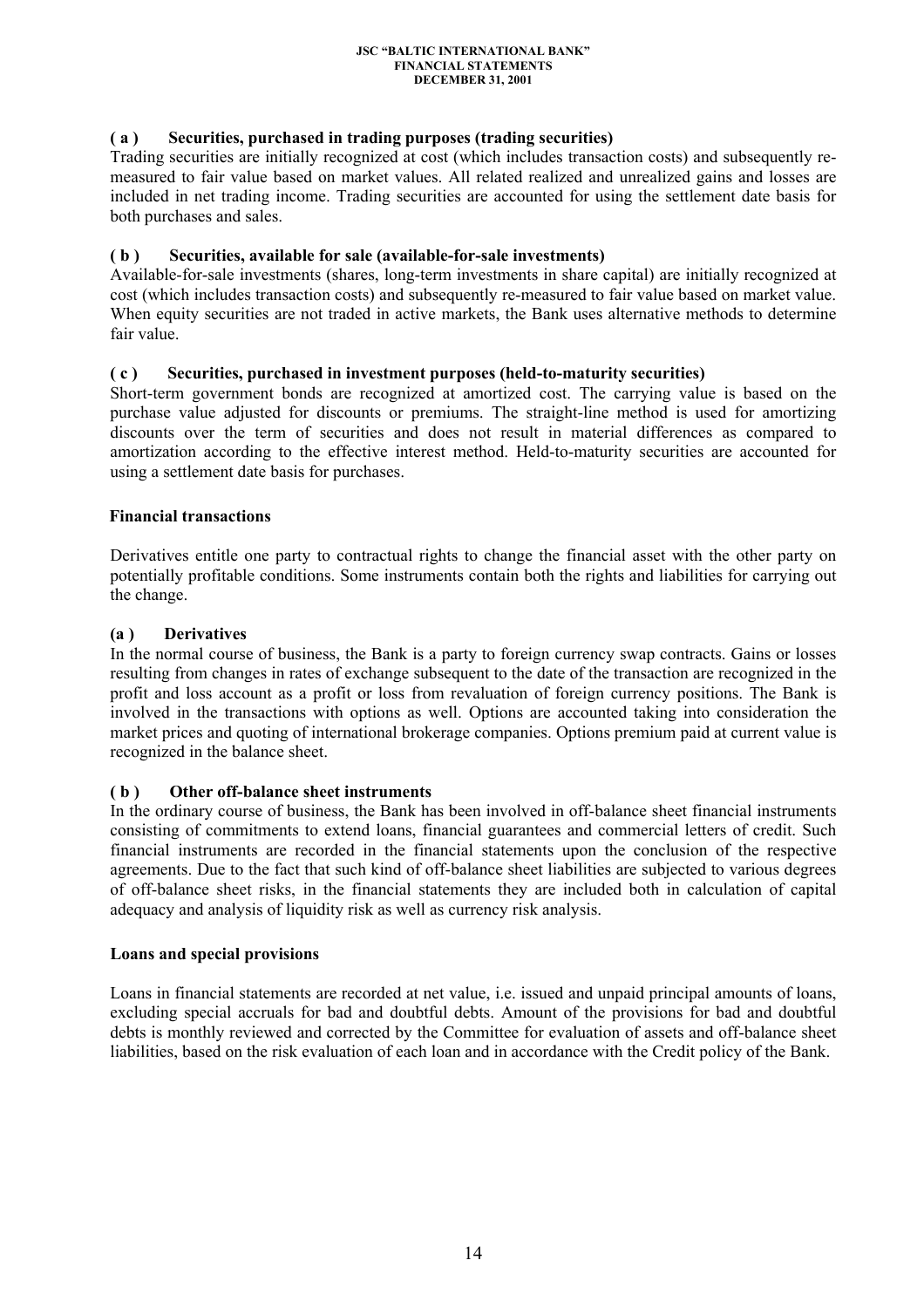If the loan has been recognized as lost with the decision of the Committee for evaluation of assets and offbalance sheet liabilities, provisions are excluded from the provisions account and the loan is written-off. Repayment of the loans written-off earlier is recorded in the profit and loss account as a profit in the period, when it has been repaid.

The Bank creates general provisions to reflect potential risk existing in the current loan portfolio on loans issued to non-residents. In 2001 general provisions were released.

The book value of loans does not substantially differ from the value, calculated by as discounting future cash flow, using the discount factor of market interest rate. This difference is not substantial, since, with increasing of the long-term loans granted by the Bank, changeable interest rate is applied. In its turn the interest rates of loans with fixed rate are reviewed once a year.

## **Fixed assets and depreciation**

All fixed assets are recorded in the financial statements of the Bank at cost less accumulated depreciation. Fixed assets, with the purchase prices under 50 Lats are written off at the moment of their purchase. Fixed assets purchased for foreign currency are recognized in Lats according to the exchange rate, established by the Bank of Latvia as of the day they are actually received. Depreciation (amortization) of the fixed assets is the amount, which by means of straight-line method, in equal parts is included in the profit and loss account in the form of expenses beginning from the moment of starting using the fixed asset until the end of the term of its useful exploitation. Choice of the straight-line method is substantiated by an assumption that validity of the fixed assets is constantly decreasing in time.

Annual rates of depreciation of fixed assets of the Bank are the following:

| <b>Buildings</b>        | $2\%$ |
|-------------------------|-------|
| Technological equipment | 20%   |
| Vehicles                | 20%   |
| Other fixed assets      | 10%   |
| Computers               | 20%   |

Depreciation is not calculated on unfinished buildings and land. Expenses of maintenance and current repairs of fixed assets are included in the profit and loss account as of the moment of their occurrence. Expenses for general overhaul of the fixed assets owned by the Bank are added to the respective asset in the balance sheet, expenses for general overhaul of rented fixed assets are reflected in the balance sheet account "Deferred expenses" and in equal parts are written off, taking into account the term of rent of the respective fixed asset.

### **Fair value of financial assets and liabilities**

Fair value of financial assets and liabilities reflects the amount of financial resources, for which an asset might have been sold or liabilities might have been repaid in a short period of time. The initial evaluation of financial assets and financial liabilities of the Bank is carried out at fair value of the included asset and received liability for its repayment, including the transaction costs. The subsequent evaluation of financial assets and liabilities in the balance sheet of the Bank is carried out at depreciated cost, excluding the trading assets and liabilities and derivatives. The fair value of a financial asset and financial liability is established by means of evaluation method. The evaluation method is based on the initial data of the market, interest rates, norm of determined losses for granted loans, and coefficient of discounting. The fair value is based on the intent of further activity of the Bank in certain financial assets and financial liabilities, taking into account its current financial position. The trading portfolio, consisting of the securities of the Bank, is evaluated at fair value, which is based on published quoting on the active market.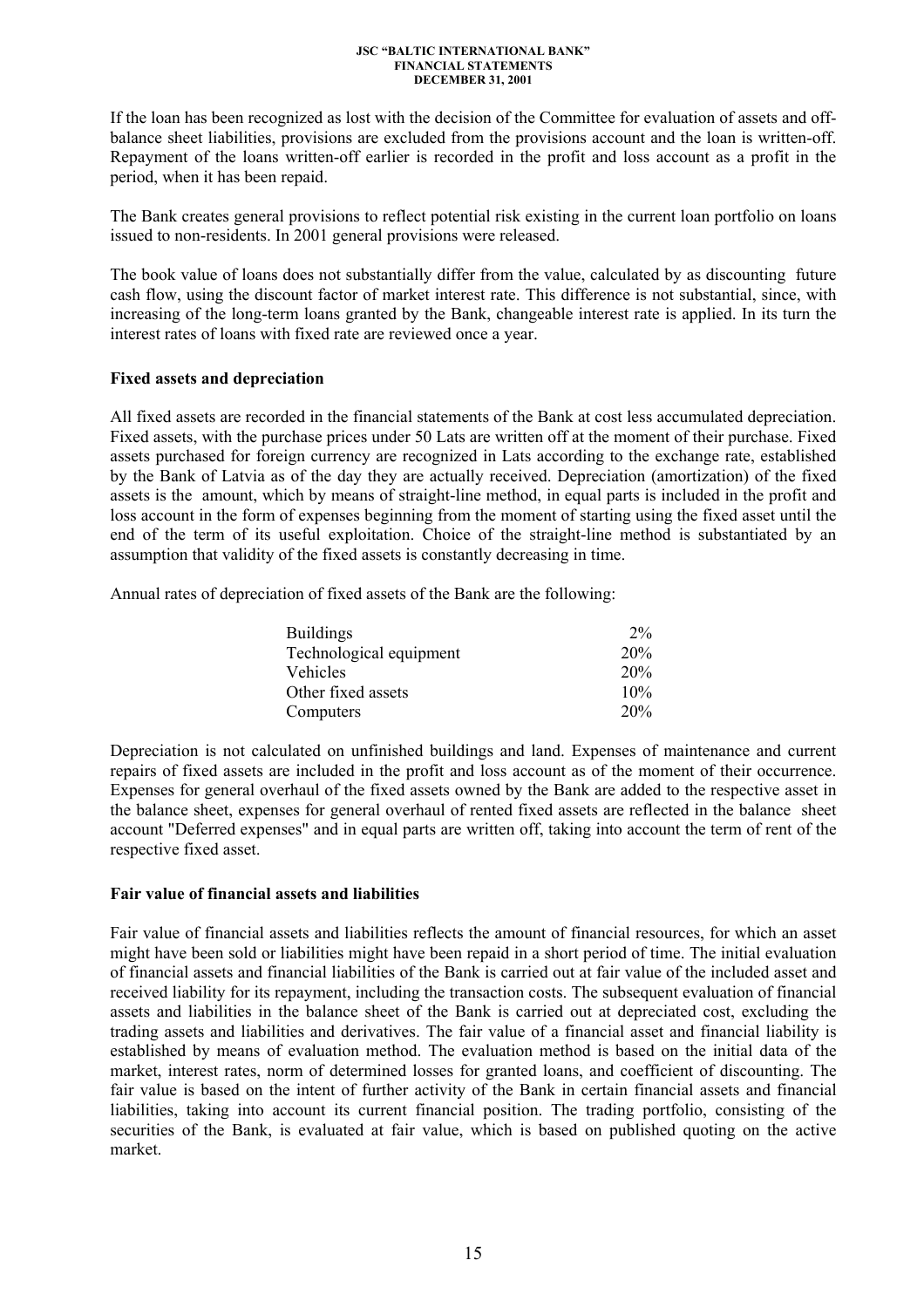## **Money in transit**

At the end of the accounting period "Money in transit" is included in the balance sheet in the corresponding accounts of customers and banks.

## **Cash and cash equivalents**

Cash and cash equivalents include cash, claims on demand from the Bank of Latvia and other credit institutions, as well as claims from other credit institutions with the remaining term of settlement not exceeding three months.

## **Corporate income tax**

Corporate income tax in the Republic of Latvia is a direct tax on business income and is paid from the profit gained at 25%. This tax rate was changed by the Government of Latvia in 2001, and beginning from year 2002 it is 22%. Deferred tax liabilities or claims arise to Bank in the result of short-term differences, connected with non-simultaneous recognition of income and expense in the financial statements and tax declaration prepared by the Bank. Deferred taxes apply to the probable future tax claims and liabilities for all transactions and events, recognized in the financial statements or tax declaration of the Bank. Basic short-term differences arise because of differences between the depreciation rates of fixed assets, used for financial accounting and for tax purposes, and general accruals for bad debts and other expenses.

## **Adoption of new International Accounting Standards**

In the current year the Bank has adopted IAS 39 – *Financial instruments: Recognition and Measurement (Revised 1998)* for the first time. Revisions in a number of other IAS took effect in 2001. Those revisions concerned matters of detailed application which have no significant effect on amounts reported for the current or prior accounting periods.

IAS 39 has introduced a comprehensive framework for accounting for all financial instruments. The Bank's detailed accounting policies in respect of such instruments are listed above. The principal effect of the adoption of IAS 39 has been that derivative financial instruments have been brought on-balance sheet. The Bank has determined that the effects of adoption of IAS 39 are not significant to the Bank's current year operations or the position of the Bank as of December 31, 2001 and 2000.

## **3. RISK MANAGEMENT**

The strategy and policies of activity of the Bank are based on a thorough evaluation and forecasting of various situations in the financial markets, analysis of all factors, determining banking risks, therefore one of the most important tasks of the Bank is minimization of risks. Because of the high level of risk of loss from transactions with financial instruments, subjected to various forms of risk, in the financial statements the Bank disclose the information about the accounting policy, adopted for recognition and recording of financial instruments, as well as the methods of their evaluation. The Bank establishes restrictions for risk transactions with the aim to decrease eventual losses in case of incomplete or delayed repay of money invested in risk transactions. Risk management policies, connected with financial instruments, excluding unnecessary concentration of risks and requesting a collateral for minimizing of the credit risk, ensure reliability and profitability of the Bank.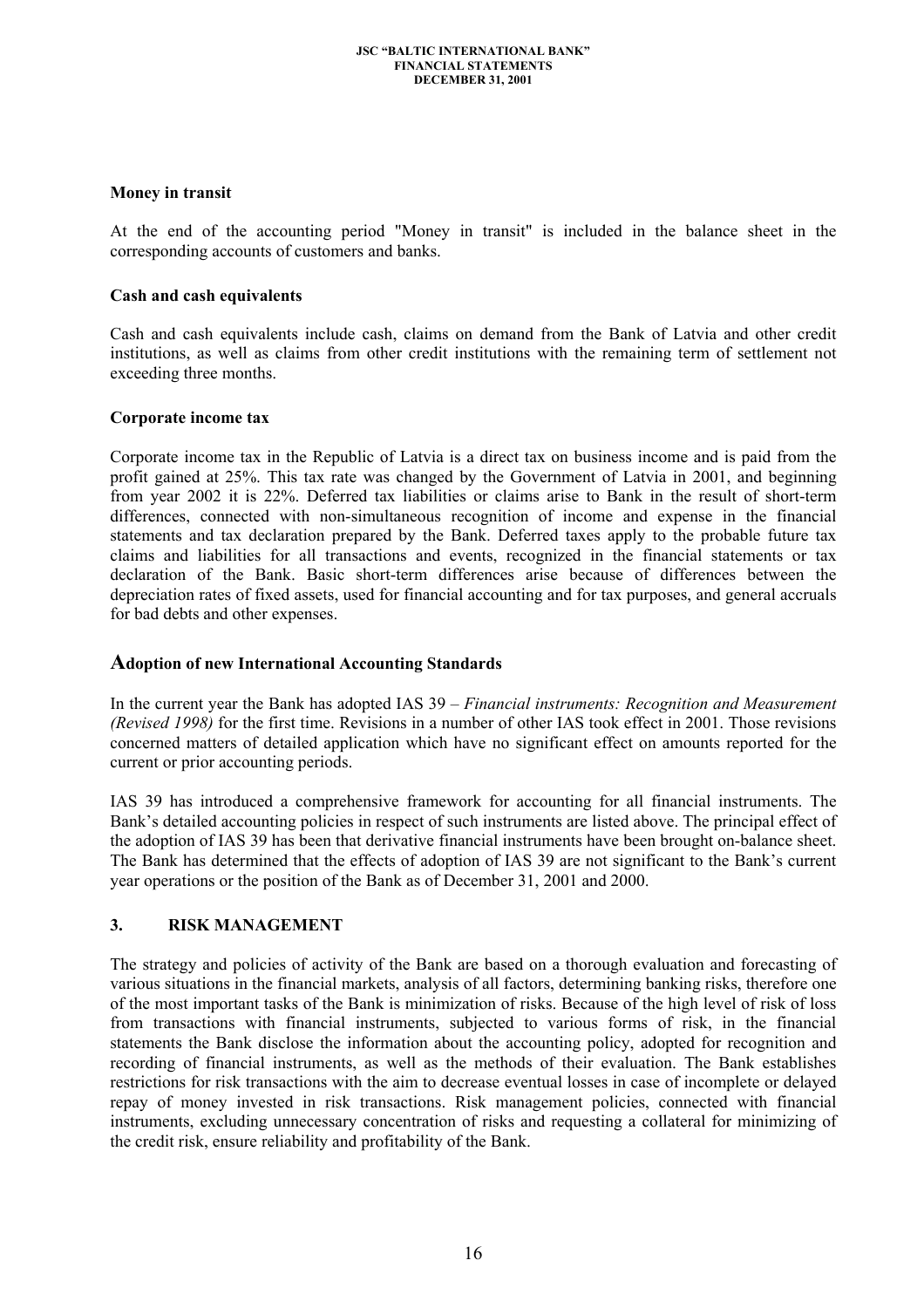The Council and Board of the Bank have adopted the management policies of main banking risks, like credit risk, liquidity risk, foreign currency exchange risk, trading risk. The aforementioned policies establish restrictions for risky transactions and control procedures for minimizing of risks in all aspects of the activity of the Bank. Board of the Bank, as well as specially formed intra-bank structures – Credit Committee and Resources Supervision Committee – regularly control that all requirements of intra-bank documents, regulating banking risks all properly followed, as well as providing continuous improvement of the system of risk management, taking into account constant development of the structure of the financial instruments and transactions.

## **Credit risk**

The Bank has established internal restrictions for various deals and transactions with the aim to minimize the credit risk, such as limits for the transaction amount with one borrower, depending on the type of the borrower, form and amount of collateral, as well as other criteria, limits on the amounts of investing the financial resources in one bank depending on the results of the analysis of its financial condition, country of registration and activity, currency of the transaction and other parameters, limits on transactions with securities depending on the form of the securities, type of the portfolio, country of the issuer and other limits. All the aforesaid restrictions are determined by the intra-bank policies and regulations and are controlled by adequate structures of the Bank – Resources Supervision Committee, Credit Committee and the Board of the Bank. The procedures of monitoring, analysis and supervision of credit risks established by the Bank by means of complying with certain policies and regulations ensure multi-stage system of control at entering into any transactions concerning investing of resources. Board of the Bank regularly analyses and evaluates both the work of the committees of the Bank and the respective internal structural units, responsible for the transactions of investing of the resources of the Bank.

### **Liquidity risk**

The Bank carries out liquidity risk management in compliance with the Liquidity management policy of the Bank, adopted by the Council and Board of the Bank, and determining general mismatch limits depending on the term. The Resources Supervision Committee is a structure responsible for the control that all requirements of the said policy are properly followed in the activity of the Bank, according to the policy, determine adequate liquidity mismatch sub-limits, maximal amount of deposits, attracted from one customer, other restrictions, as well as ensure control of said limits and compliance with the procedures. Liquidity risk management is carried out by means of observance of the restrictions established by the Bank by means of co-ordination of the terms of repaying of invested assets and deposits attracted by the Bank. For maintaining the necessary level of liquidity the Resources Supervision Committee monthly forecasts the possibility of outflow of deposits, as well as "unreliable" deposits, increase of demand for crediting from the clients and changes of the economic situation. The Liquidity management policy of the Bank requires also the necessary measures, which should be taken in case of occurrence of critical situation with the liquidity of the Bank.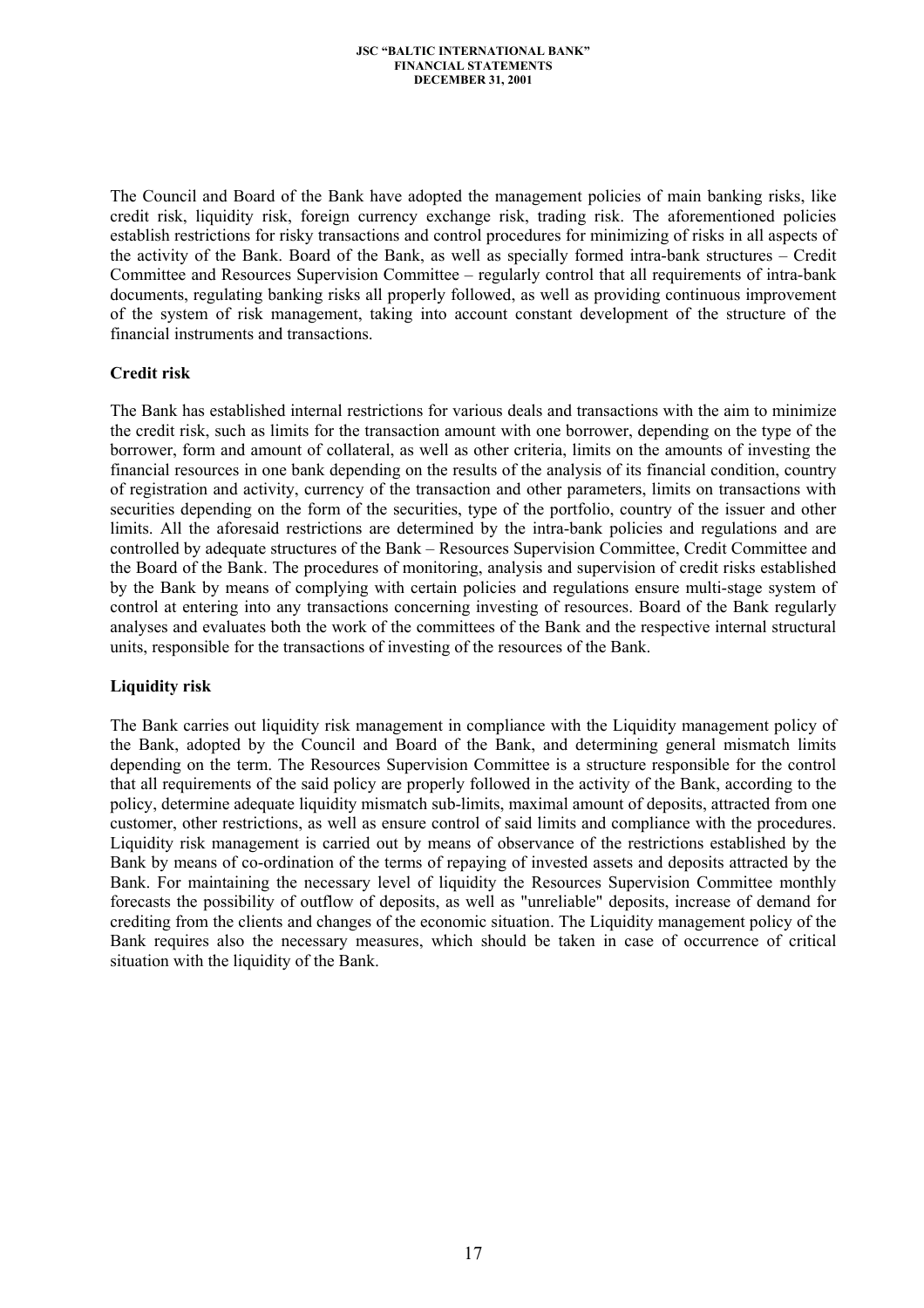# **MATURITY ANALYSIS OF ASSETS AND LIABILITIES as of December 31, 2001**

|                                |                |               | From 3<br>months | From 6        | From<br>1 year |           |              |
|--------------------------------|----------------|---------------|------------------|---------------|----------------|-----------|--------------|
|                                | On             | Up to 3       | T <sub>0</sub>   | months        | to 5           | 5 years   |              |
|                                | demand         | months        | 6 months         | to 1 year     | years          | and over  | <b>TOTAL</b> |
| <b>ASSETS</b>                  |                |               |                  |               |                |           | <b>LVL</b>   |
|                                | 291,267        |               |                  |               |                |           |              |
| Cash                           |                |               |                  |               |                |           | 291,267      |
| Balances with the Central Bank | 1,006,985      |               |                  |               |                |           | 1,006,985    |
| Due from credit institutions   | 10,266,455     | 466,628       |                  |               | 12,760         | $\Box$    | 10,745,843   |
| Loans to customers             | 27,933         | 1,652,344     | 145,875          | 206,710       | 4,519,326      | 269,731   | 6,821,919    |
| Investments in securities:     | $\blacksquare$ | 169,793       | 32,543           | 624,875       | 52,400         | 481,353   | 1,360,964    |
| Government debt securities     | $\overline{a}$ |               | $\frac{1}{2}$    | 359,302       | 12,717         | 9,438     | 381,457      |
| Other debt securities and      |                |               |                  |               |                |           |              |
| fixed income securities        |                | 169,793       | 32,543           | 265,573       | 39,683         | 228,922   | 736,514      |
| Equities and other non-        |                |               |                  |               |                |           |              |
| fixed income securities        |                |               |                  |               |                | 242,993   | 242,993      |
| Investments in associated      |                |               |                  |               |                |           |              |
| companies                      |                |               |                  |               |                | 156,356   | 156,356      |
| Fixed and intangible assets    |                |               |                  |               |                | 1,801,750 | 1,801,750    |
| Prepayments and accrued        |                |               |                  |               |                |           |              |
| income                         | 18,197         | 103,557       | 12,461           | 17,162        | 72,344         | 3,452     | 227,173      |
| Other assets                   | 459,545        | 509           | 99,838           |               |                | 96,608    | 656,500      |
| <b>Total assets</b>            | 12,070,382     | 2,392,831     | 290,717          | 848,747       | 4,656,830      | 2,809,250 | 23,068,757   |
| <b>LIABILITIES</b>             |                |               |                  |               |                |           |              |
| Due to credit institutions     | 116,504        |               |                  |               |                |           | 116,504      |
| Customers' deposits            | 10,243,929     | 5,425,786     | 1,605,643        | 407,969       | 734,322        | 676       | 18,418,325   |
| Deferred income and accrued    |                |               |                  |               |                |           |              |
| expense                        | 44,117         | 125,767       | 1,290            | 11,802        | 10,167         |           | 193,143      |
| Accrued payments               | 29,387         |               |                  |               |                |           | 29,387       |
| Other liabilities              | 520,004        |               |                  |               |                |           | 520,004      |
| Subordinated liabilities       |                |               |                  |               |                | 1,028,536 | 1,028,536    |
| <b>Total liabilities</b>       | 10,953,941     | 5,551,553     | 1,606,933        | 419,771       | 744,489        | 1,029,212 | 20,305,899   |
|                                |                |               |                  |               |                |           |              |
| Off-balance sheet items        | 1,607,690      |               |                  |               |                |           | 1,607,690    |
| <b>Maturity</b> gap            | (491, 249)     | (3, 158, 722) | (1,316,216)      | 428,976       | 3,912,341      | 1,780,038 | 1,155,168    |
| <b>Maturity</b> gap total      | (491, 249)     | (3,649,971)   | (4,966,187)      | (4, 537, 211) | (624, 870)     | 1,155,168 |              |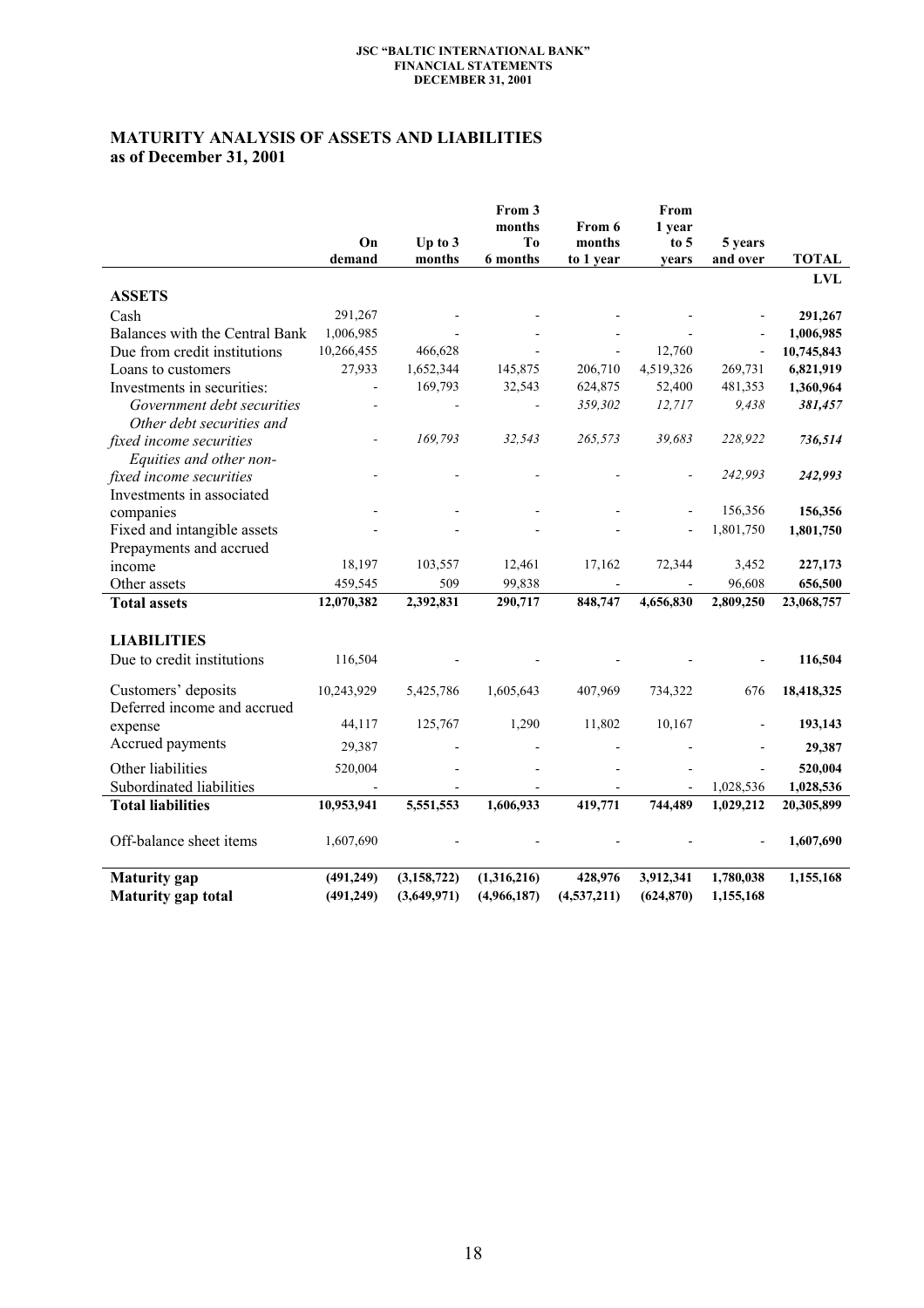### **Foreign exchange risk**

Assets of the Bank are denominated both in national and foreign currencies. In order to manage foreign exchange risk the Bank has worked out adequate internal regulating documents, requiring the control of changes in currency exchange rates. The main document, requiring the control of changes in currency exchange rates in the Bank is the Policy of foreign exchange risk management. The Resources Supervision Committee is responsible for compliance with the requirements of the said policy, establishing certain restrictions both on currency exchange transactions of the Bank and open currency positions.

The main volume of the transactions of the Bank is carried out in Lats, US dollars, as well as Euro. Due to the fact that the largest part of currency exchange transactions of the Bank are carried out either with the aim of maintaining the liquidity or for the clients of the Bank, the share of financial instruments in the total amount of currency exchange transactions of the Bank is insignificant. As a rule the Bank carries out purchase and sale of foreign currency on the financial market by entering into spot transactions. The Bank also operates on the market of swap transactions. According to the customers orders the Bank enters into speculative marginal transactions as well.

### **CURRENCY ANALYSIS OF ASSETS AND LIABILITIES as of December 31, 2001**

|                                                     | <b>LVL</b>               | <b>USD</b>         | <b>EUR</b>     | Other                    | <b>TOTAL</b><br>LVL    |
|-----------------------------------------------------|--------------------------|--------------------|----------------|--------------------------|------------------------|
| <b>ASSETS</b>                                       |                          |                    |                |                          |                        |
| Cash and balances with the Central Bank             | 1,055,163                | 156,942            |                | 86,147                   | 1,298,252              |
| Due from credit institutions                        | 657                      | 8,418,717          | 566,954        | 1,759,515                | 10,745,843             |
| On demand                                           | 657                      | 8,338,329          | 566,954        | 1,360,515                | 10,266,455             |
| other                                               |                          | 80,388             | $\overline{a}$ | 399,000                  | 479,388                |
| Loans to customers                                  | 1,343,019                | 5,454,600          | 24,300         | $\blacksquare$           | 6,821,919              |
| Debt and other fixed-income securities              |                          | 1,117,971          |                | ÷,                       | 1,117,971              |
| government debts securities                         |                          | 381,457            |                | $\blacksquare$           | 381,457                |
| other debt securities and fixed-income securities   |                          | 736,514            |                |                          | 736,514                |
| Equities and other non-fixed income securities      | 84,945                   | 158,048            |                |                          | 242,993                |
| Investments in associated companies                 | 156,356                  |                    |                | ÷,                       | 156,356                |
| Intangible assets                                   | 31,977                   |                    |                | $\overline{a}$           | 31,977                 |
| Fixed assets                                        | 1,769,773                |                    |                | $\blacksquare$           | 1,769,773              |
| Prepayments and accrued income                      | 43,483                   | 139,554            | 255            | 43,881                   | 227,173                |
| Other assets                                        | 212,432                  | 443,873            | 195            | $\blacksquare$           | 656,500                |
| <b>Total assets</b>                                 | 4,697,805                | 15,889,705         | 591,704        | 1,889,543                | 23,068,757             |
| <b>LIABILITIES AND SHAREHOLDER'S EQUITY</b>         |                          |                    |                |                          |                        |
| Due to credit institutions                          |                          |                    |                |                          |                        |
| on demand                                           | 4,401<br>4,401           | 109,354<br>109,354 | 2,749<br>2,749 |                          | 116,504                |
| Customers' deposits                                 |                          |                    |                |                          | 116,504                |
| on demand                                           | 1,888,312<br>881,660     | 14,464,430         | 346,386        | 1,719,197                | 18,418,325             |
| other                                               |                          | 8,525,155          | 203,220        | 632,720                  | 10,242,755             |
| Deferred income and accrued expense                 | 1,006,652                | 5,939,275          | 143,166        | 1,086,477                | 8,175,570              |
| Accrued payments                                    | 46,475                   | 102,924            | 3,388          | 40,356                   | 193,143                |
| Other liabilities                                   | 29,387                   |                    |                | $\blacksquare$           | 29,387                 |
| Subordinated liabilities                            | 251,678                  | 242,864            | 3,329          | 22,133                   | 520,004                |
| Shareholder's equity                                | 142,251                  | 886,285            |                |                          | 1,028,536<br>2,762,858 |
| Share capital                                       | 2,762,858<br>5,874,310   |                    |                | $\overline{\phantom{a}}$ | 5,874,310              |
| Reserve capital and other reserves                  | 545,024                  |                    |                |                          | 545,024                |
| Retained losses for the previous accounting periods |                          |                    |                |                          | (3, 956, 498)          |
| Retained earnings for the current accounting period | (3, 956, 498)<br>300,022 |                    |                |                          |                        |
| Total liabilities and shareholders' equity          | 5,125,362                | 15,805,857         | 355,852        | 1,781,686                | 300,022<br>23,068,757  |
|                                                     |                          |                    |                |                          |                        |
| <b>OFF-BALANCE SHEET ITEMS</b>                      | 33,863                   | 1,573,827          |                |                          | 1,607,690              |
| Warranties and guarantees                           |                          | 95,062             |                |                          | 95,062                 |
| Commitments to customers                            | 33,863                   | 1,478,765          |                |                          | 1,512,628              |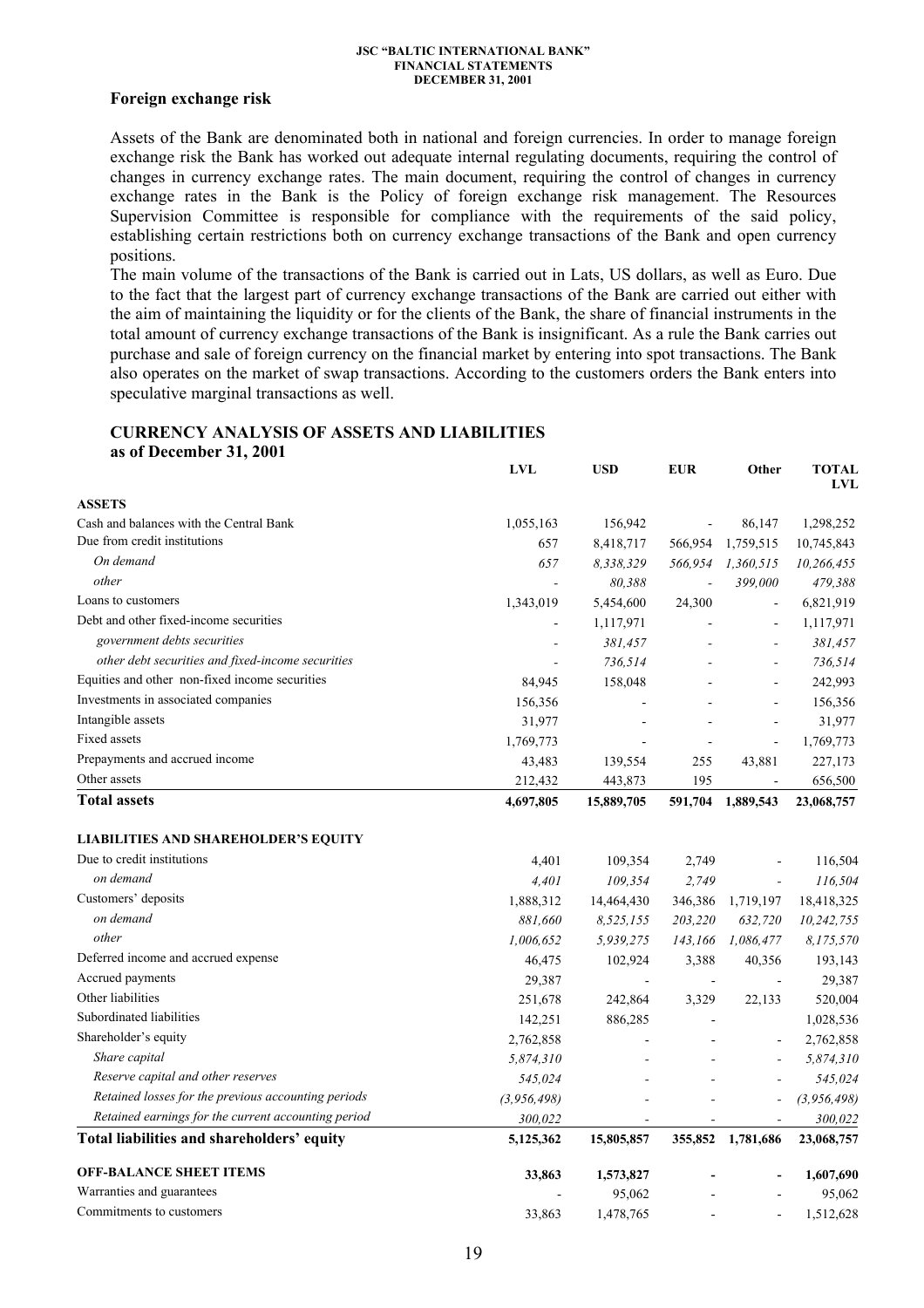### **Interest rate risk**

One of the Bank's interest rate risk management methods is the possibility of credit rate revision according to the terms and conditions of a loan contract depending on the changes in the market rate by the Bank's initiative. In order to manage this kind of risk Bank regularly analyses and monitories interest income and expense in accordance with corresponding assets and liabilities. The Resources Supervision Committee has the right to determine limits on the loan and overdraft interest rates, as well as on the deposit and current account balances interest rate. Board of the Bank regularly reviews interest rates, determined by the Bank, taking into account the Bank's present situation analysis and prognosis of the rates increase and decrease in corresponding terms and in corresponding currency.

|                                        |             |                 | 2001             |             |            | 2000             |
|----------------------------------------|-------------|-----------------|------------------|-------------|------------|------------------|
|                                        | The average | <b>Interest</b> | The              | The average | Interest   | The              |
|                                        | monthly     |                 | average          | monthly     |            | average          |
|                                        | balance     |                 | interest<br>rate | balance     |            | interest<br>rate |
|                                        | <b>LVL</b>  | <b>LVL</b>      | $\frac{0}{0}$    | <b>LVL</b>  | <b>LVL</b> | $\frac{0}{0}$    |
| <b>ASSETS</b>                          |             |                 |                  |             |            |                  |
| Cash and balances with the Central     |             |                 |                  |             |            |                  |
| Bank                                   | 1,242,163   |                 | $0\%$            | 1,237,900   |            | $0\%$            |
| Due from credit institutions           | 10,553,907  | 1,067,360       | 10%              | 11,524,909  | 626,406    | $5\%$            |
| on demand                              | 9,601,207   | 288,311         | 3%               | 11,073,596  | 589,888    | 5%               |
| Other                                  | 952,700     | 779.049         | 82%              | 451.313     | 36,518     | 8%               |
| Loans to customers                     | 9,112,489   | 950,877         | 10%              | 8,753,197   | 833,109    | 10%              |
| Loans (gross)                          | 9,629,463   | 950,877         | 10%              | 10,713,805  | 833,109    | 8%               |
| Special provisions for bad and         |             |                 |                  |             |            |                  |
| doubtful debts                         | (516, 974)  |                 |                  | (1,960,608) |            |                  |
| Debt and other fixed-income securities | 1,083,811   | 56,647          | 5%               | 225,479     | 28,628     | 13%              |
| (a) TOTAL ASSETS                       | 21,992,370  | 2,074,884       | 9%               | 21,741,485  | 1,488,143  | 7%               |
| <b>LIABILITIES</b>                     |             |                 |                  |             |            |                  |
| Due to credit institutions             | 392,823     | 25,689          | 7%               | 142,349     | 1,122      | $1\%$            |
| on demand                              | 206.796     |                 | $0\%$            | 133,807     |            | $0\%$            |
| Other                                  | 186.027     | 25,689          | 14%              | 8,542       | 1,122      | 13%              |
| Customers' deposits                    | 22,048,243  | 1,183,447       | 5%               | 20,613,209  | 497,042    | $2\%$            |
| on demand                              | 15,033,066  | 184,026         | 1%               | 16,332,648  | 241,320    | 1%               |
| Other                                  | 7,015,177   | 999,421         | 14%              | 4,280,561   | 255,722    | 6%               |
| Subordinated liabilities               | 1,014,517   | 40,202          | 4%               | 984,531     | 34,210     | 3%               |
| (b) TOTAL LIABILITIES                  | 23,455,583  | 1,249,338       | 5%               | 21,740,089  | 532,374    | 3%               |
| Shareholders' equity                   | 5,874,310   |                 | 0%               | 5,874,310   |            | 0%               |
| (c) TOTAL LIABILITIES AND              | 29,329,893  | 1,249,338       | 4%               | 27,614,399  | 532,374    | $2\%$            |
| <b>SHAREHOLDERS' EQUITY</b>            |             |                 |                  |             |            |                  |
| Net interest income                    |             | 825,546         |                  |             | 955,769    |                  |
| Interest spread $% (a)-(b)$            |             |                 | 4%               |             |            | 4%               |
| Investment spread $% (a)-(c)$          |             |                 | 5%               |             |            | 5%               |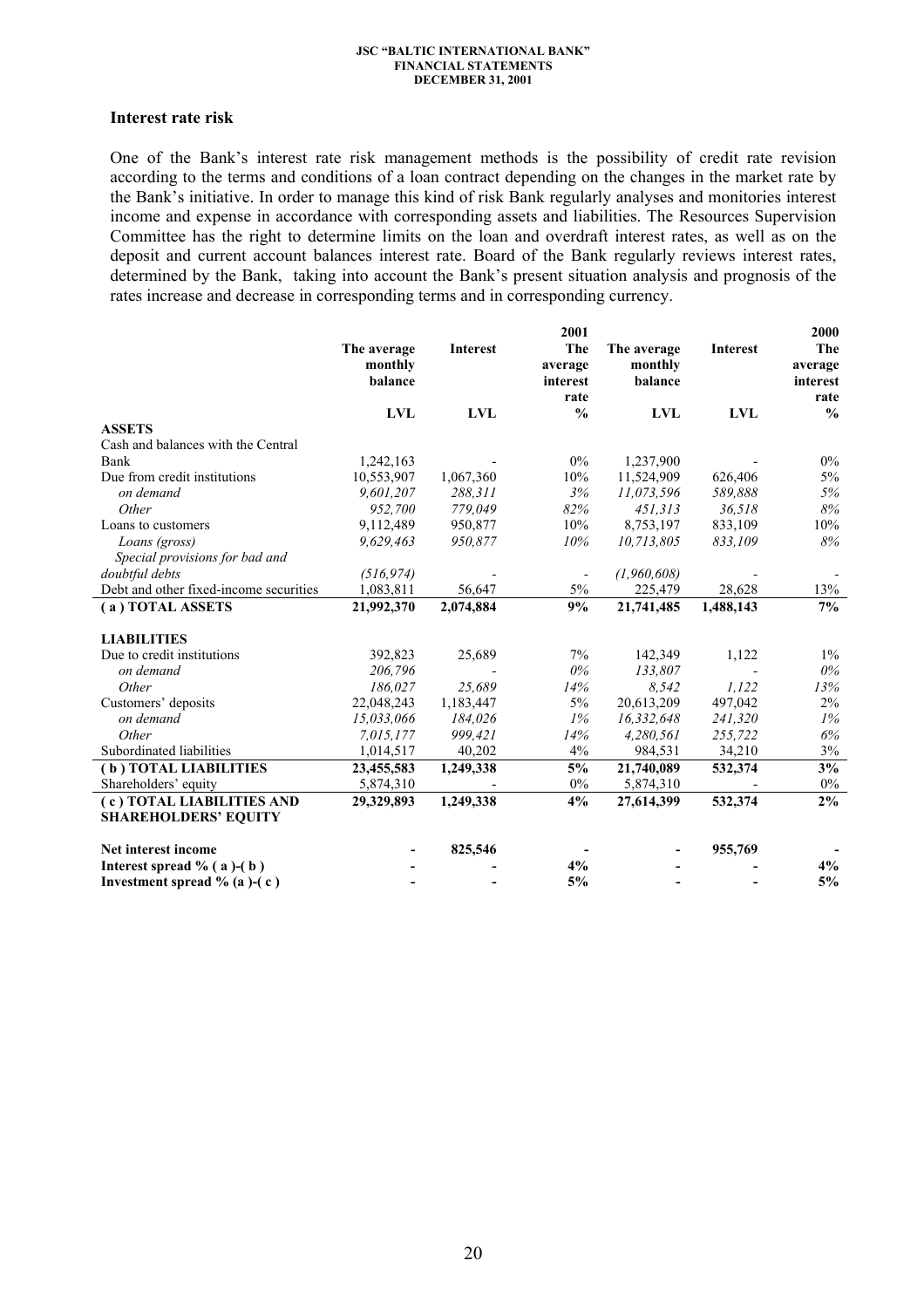## **Trade risk**

In spite of relatively small volume of trade transactions, that are concluded by the Bank, it pays much attention for this kind of risk control and analysis. Series of standard documents for the trade risk control are worked out by the Bank. The basic document is Bank's Trading portfolio policy. The Resources Supervision Committee must monitor Bank's trading risk and observe requirements of this policy and other internal policies and procedures, as regards control of operations with securities, control of transactions of a large risk, control of margin currency transactions.

## **Operational risk**

Operational risk is Bank's loss that could be arisen from errors of a personnel, vulnerable software, unforeseen circumstances, contingent fire or other similar factors. In order to prevent this kind of loss, the Bank has developed series of internal regulatory documents – internal by-law, fire-safe rules, technical system safe rules, information classification rules and others procedures. The Board has appointed the persons responsible for the control that all requirements of all above-mentioned internal documents are properly followed.

## **4. INTEREST INCOME**

|                                    | 2001       | 2000       |
|------------------------------------|------------|------------|
|                                    | LVL        | <b>LVL</b> |
| Due from credit institutions       | 1,067,360  | 626,406    |
| Loans to customers                 | 950,353    | 833,109    |
| Fixed income securities            | 56,647     | 28,628     |
| Settlement cards                   | 524        |            |
|                                    | 2,074,884  | 1,488,143  |
| 5.<br><b>INTEREST EXPENSE</b>      | 2001       | 2000       |
|                                    | <b>LVL</b> | <b>LVL</b> |
| Liabilities to credit institutions | 25,689     | 1,122      |
| Current and deposit accounts       | 1,183,447  | 497,042    |
| Subordinated liabilities           | 40,202     | 34,210     |
|                                    | 1,249,338  | 532,374    |
| $C$ a in edom cecildities<br>C     |            |            |

## **6. GAIN FROM SECURITIES**

|           | 2001  | 2000 |
|-----------|-------|------|
|           | LVL   | LVL  |
| Dividends | 3,617 | 688  |
|           | 3,617 | 688  |

### **7. FEES AND COMMISSION INCOME**

|                           | 2001       | 2000       |
|---------------------------|------------|------------|
|                           | <b>LVL</b> | <b>LVL</b> |
| Guarantees                | 1,443      | 651        |
| Cash operations           | 15,327     | 16,532     |
| Money transfers           | 494,690    | 466,285    |
| Letters of credit         | 5,930      | 10,007     |
| Trust management services | 4,167      | 3,923      |
| Settlement cards          | 7,217      |            |
| Other                     | 13         |            |
|                           | 528,787    | 497,398    |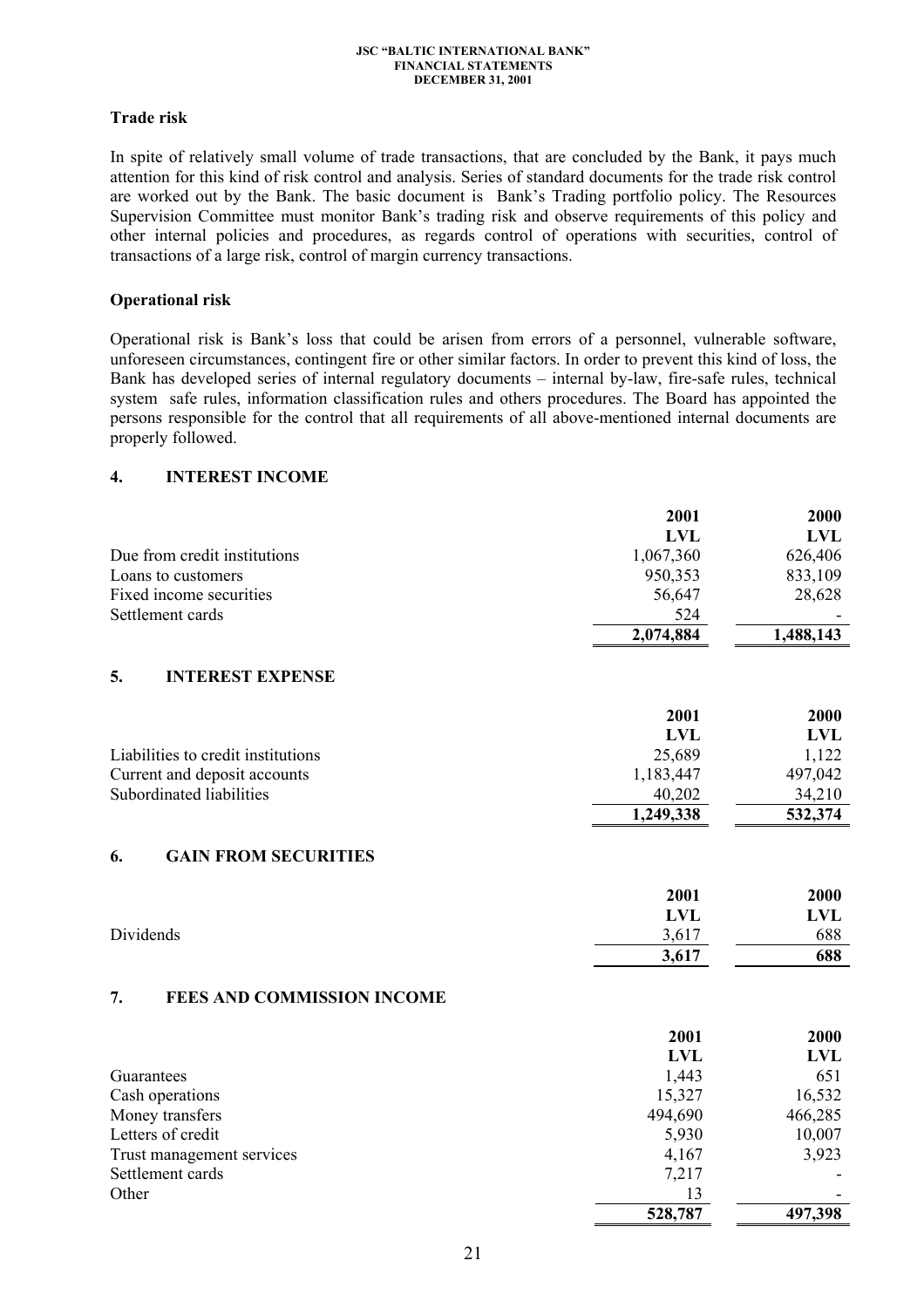## **8. FEES AND COMMISSION EXPENSE**

|                                     | 2001       | <b>2000</b> |
|-------------------------------------|------------|-------------|
|                                     | <b>LVL</b> | LVL         |
| Services of the correspondent banks | 136,400    | 116,469     |
| Transactions with securities        | 19,096     | 6,336       |
| Settlement cards                    | 2,251      |             |
| Other                               | 2,152      | 3,233       |
|                                     | 159,899    | 126,038     |

# **9. NET RESULT FROM TRADING IN FINANCIAL INSTRUMENTS**

|                                          | 2001      | <b>2000</b> |
|------------------------------------------|-----------|-------------|
|                                          | LVL       | LVL         |
| Profit on dealing in foreign exchange    | 77,027    | 57,133      |
| Gain from foreign currency revaluation   | 94,321    | 128,830     |
| Loss on dealing in financial instruments | (48, 608) | (726)       |
| Loss from financial assets revaluation   | (24, 486) | (31,049)    |
| Gain on dealing in precious metal        |           |             |
|                                          | 98,256    | 154,188     |

## **10. OTHER OPERATING INCOME**

|                      | 2001       | 2000   |
|----------------------|------------|--------|
|                      | <b>LVL</b> | LVL    |
| Sale of fixed assets | 978        | 1,836  |
| Rent of premises     | 112,416    | 9,775  |
| Penalties            | 299        | 38,932 |
| Refund of taxes      | 23         | 35,678 |
| Other                | 7,147      | 60     |
|                      | 120,863    | 86,281 |

# **11. ADMINISTRATIVE EXPENSES**

|                                       | 2001       | 2000    |
|---------------------------------------|------------|---------|
|                                       | <b>LVL</b> | LVL     |
| Remuneration to the Council and Board | 8,482      | 6,167   |
| Remuneration to the staff             | 246,281    | 191,675 |
| Social tax expense                    | 66,281     | 53,348  |
| Stationery and miscellaneous          | 37,371     | 23,369  |
| Professional services                 | 160,079    | 143,758 |
| Advertisement                         | 10,220     | 13,073  |
| Business trips                        | 22,680     | 30,863  |
| Communication                         | 137,735    | 137,956 |
| <b>Transport</b>                      | 32,934     | 36,447  |
| Fixed assets servicing and repair     | 5,367      | 5,063   |
| Premises repair and maintenance       | 52,957     | 72,443  |
| Security                              | 11,608     | 8,290   |
| Representation expenses               | 36,787     | 1,822   |
| Land leasing                          | 5,541      | 10,835  |
| Penalties                             | 31,860     | 61,560  |
| Taxes                                 | 15,918     | 13,942  |
| Other                                 | 128,336    | 39,340  |
|                                       | 1,010,437  | 849,951 |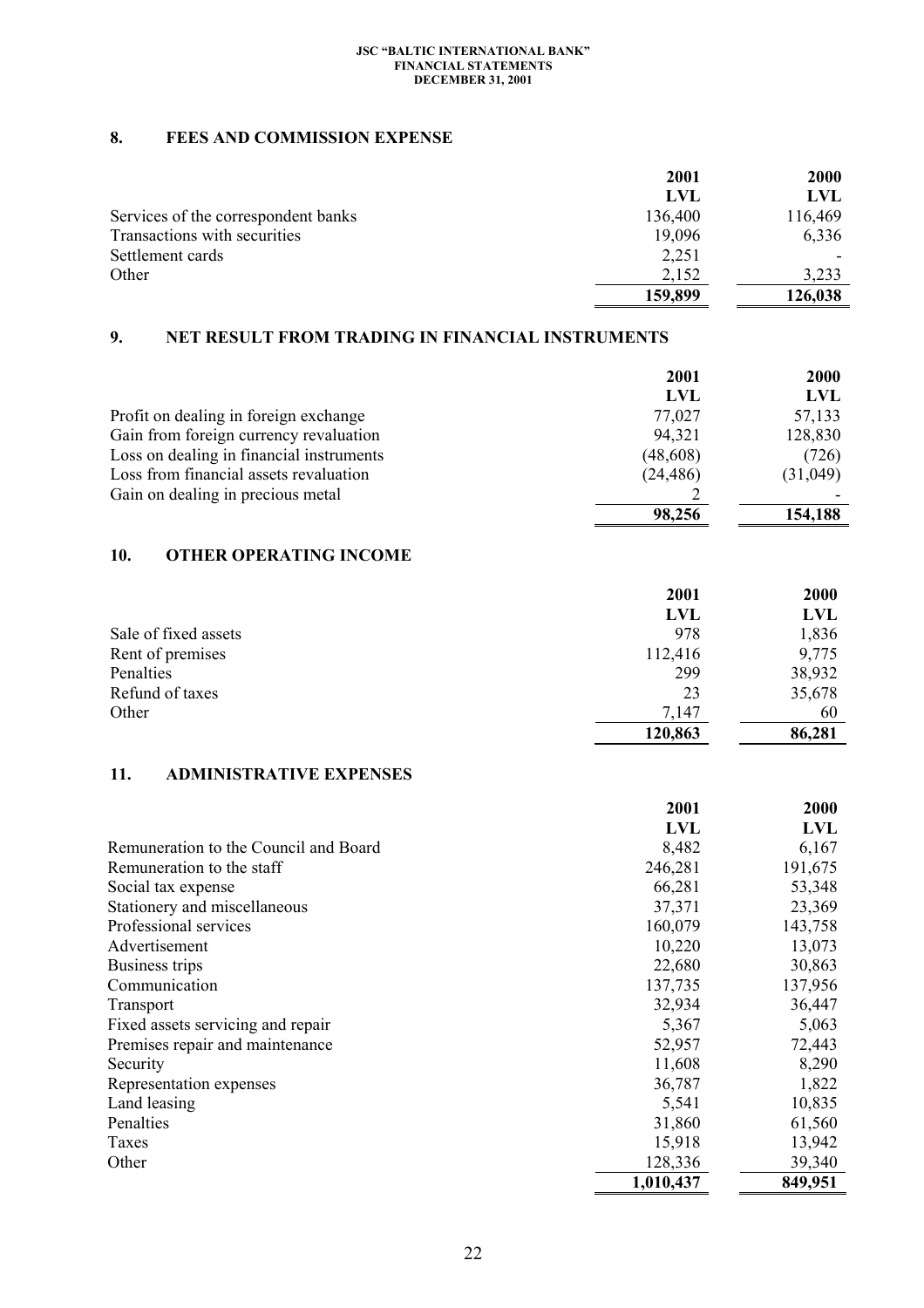## **12. RELEASE OF PROVISIONS**

|                                                                   | 2001              | 2000              |
|-------------------------------------------------------------------|-------------------|-------------------|
|                                                                   | <b>LVL</b>        | <b>LVL</b>        |
| Release of provisions                                             | 303,560           | 14,286            |
| Return of debts written-off                                       | 623               |                   |
|                                                                   | 304,183           | 14,286            |
| 13.<br><b>TAXES</b>                                               |                   |                   |
|                                                                   | 2001              | 2000              |
|                                                                   | <b>LVL</b>        | <b>LVL</b>        |
| Land and property taxes                                           | 15,919            | 13,942            |
| Reconciliation between effective income tax rate expense and      |                   |                   |
| actual corporate tax expense                                      |                   |                   |
|                                                                   | 2001              | 2000              |
|                                                                   | <b>LVL</b>        | <b>LVL</b>        |
| Profit/loss before taxation                                       | 315,941           | 367,584           |
| Accrued theoretical provided expenses for corporate income tax    |                   |                   |
| (25%)                                                             | 78,985            | 91,896            |
| Tax effect of:                                                    |                   |                   |
| Tax non-deductible expenses                                       | (34,776)          | (9,760)           |
| Unrecognized assets for deferred tax                              | (44,209)          | (101, 656)        |
| Tax charge                                                        |                   |                   |
|                                                                   | 2001              | 2000              |
| <b>Deferred taxes</b>                                             | <b>Tax effect</b> | <b>Tax effect</b> |
|                                                                   | 22%               | 25%               |
|                                                                   | <b>LVL</b>        | <b>LVL</b>        |
| Temporary differences in amortization of fundamental/fixed assets | (149,265)         | (128,709)         |
| Temporary differences on tax losses brought forward               | 502,066           | 614,740           |
| Temporary differences in provisions added                         |                   | 37,500            |
| <b>Deferred taxes</b>                                             | 352,801           | 523,531           |

Like previous years, in 1999 the Bank had losses. Latvian legislation allows covering these losses with the Bank income during next five years. The term for covering the accumulated expenses is the following:

|                          | Volume of<br>losses<br>LVL | Year of<br>cancellation |
|--------------------------|----------------------------|-------------------------|
| Loss which arose in 1998 | $\overline{\phantom{a}}$   | 2003                    |
| Loss which arose in 1999 | 2,282,120                  | 2004                    |
|                          | 2,282,120                  |                         |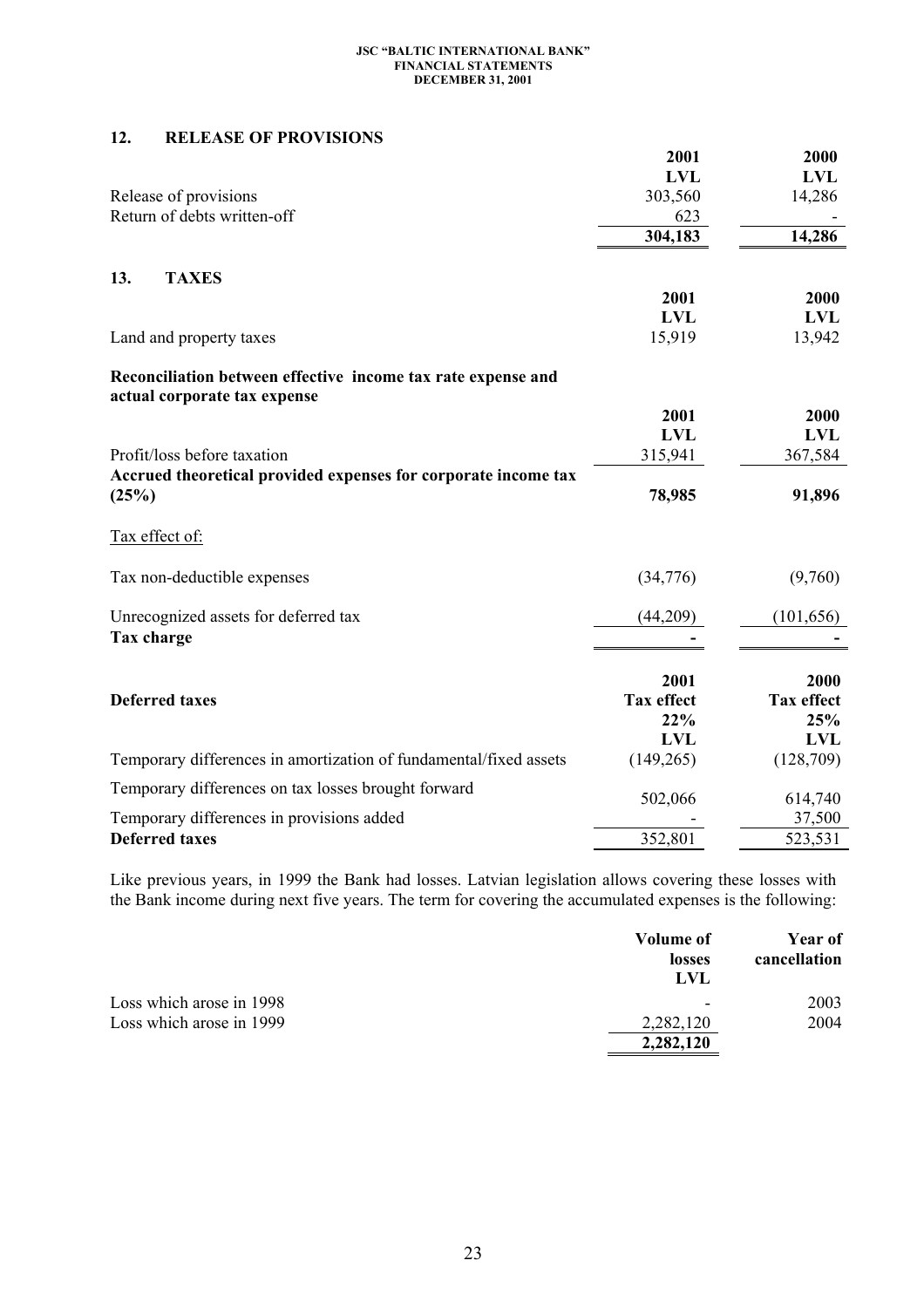#### **JSC "BALTIC INTERNATIONAL BANK" FINANCIAL STATEMENTS DECEMBER 31, 2001 14. CASH AND BALANCES WITH THE CENTRAL BANK**

|                                                    | 2001       | <b>2000</b> |
|----------------------------------------------------|------------|-------------|
|                                                    | <b>LVL</b> | LVL         |
| Cash                                               | 291,267    | 259,035     |
| Balance with the Central Bank                      | 1,006,985  | 1,032,167   |
|                                                    | 1,298,252  | 1,291,202   |
| 15.<br>DUE FROM CREDIT INSTITUTIONS                | 2001       | <b>2000</b> |
|                                                    | LVL        | LVL         |
|                                                    |            |             |
| Credit institutions registered in Latvian Republic | 83,813     | 430,458     |
| Credit institutions registered in OECD countries   | 8,778,265  | 11,316,500  |
| Credit institutions of the other countries         | 1,883,765  | 3,832,998   |

**10,745,843 15,579,956**

## **16. LOANS TO CUSTOMERS**

| Loans by type<br>(a)                             | 2001        | 2000        |
|--------------------------------------------------|-------------|-------------|
|                                                  | <b>LVL</b>  | <b>LVL</b>  |
| Overdrafts                                       | 718,990     | 2,804,128   |
| Commercial loans                                 | 3,657,304   | 1,532,778   |
| Industrial loans                                 | 77,253      | 164,696     |
| Financial leasing                                | 123,193     | 102,427     |
| Settlement cards                                 | 8,937       |             |
| Consumer loans                                   | 41,150      | 50,881      |
| Mortgage loans                                   | 1,710,553   | 642,702     |
| Other                                            | 1,046,595   | 106,353     |
|                                                  | 7,383,975   | 5,403,965   |
| General provisions                               |             | (150,000)   |
| Specific provisions                              | (562, 056)  | (367, 721)  |
|                                                  | 6,821,919   | 4,886,244   |
| (b)<br><b>Geographical segmentation of loans</b> | 2001        | 2000        |
|                                                  | <b>LVL</b>  | <b>LVL</b>  |
| Loans to the residents of Latvia                 | 6,285,305   | 3,319,508   |
| Loans to the residents of OECD countries         | 1,034,530   | 1,900,557   |
| Loans to the residents of other countries        | 64,140      | 183,900     |
|                                                  | 7,383,975   | 5,403,965   |
| General provisions                               |             | (150,000)   |
| Specific provisions                              | (562, 056)  | (367, 721)  |
|                                                  | (6,821,919) | (4,886,244) |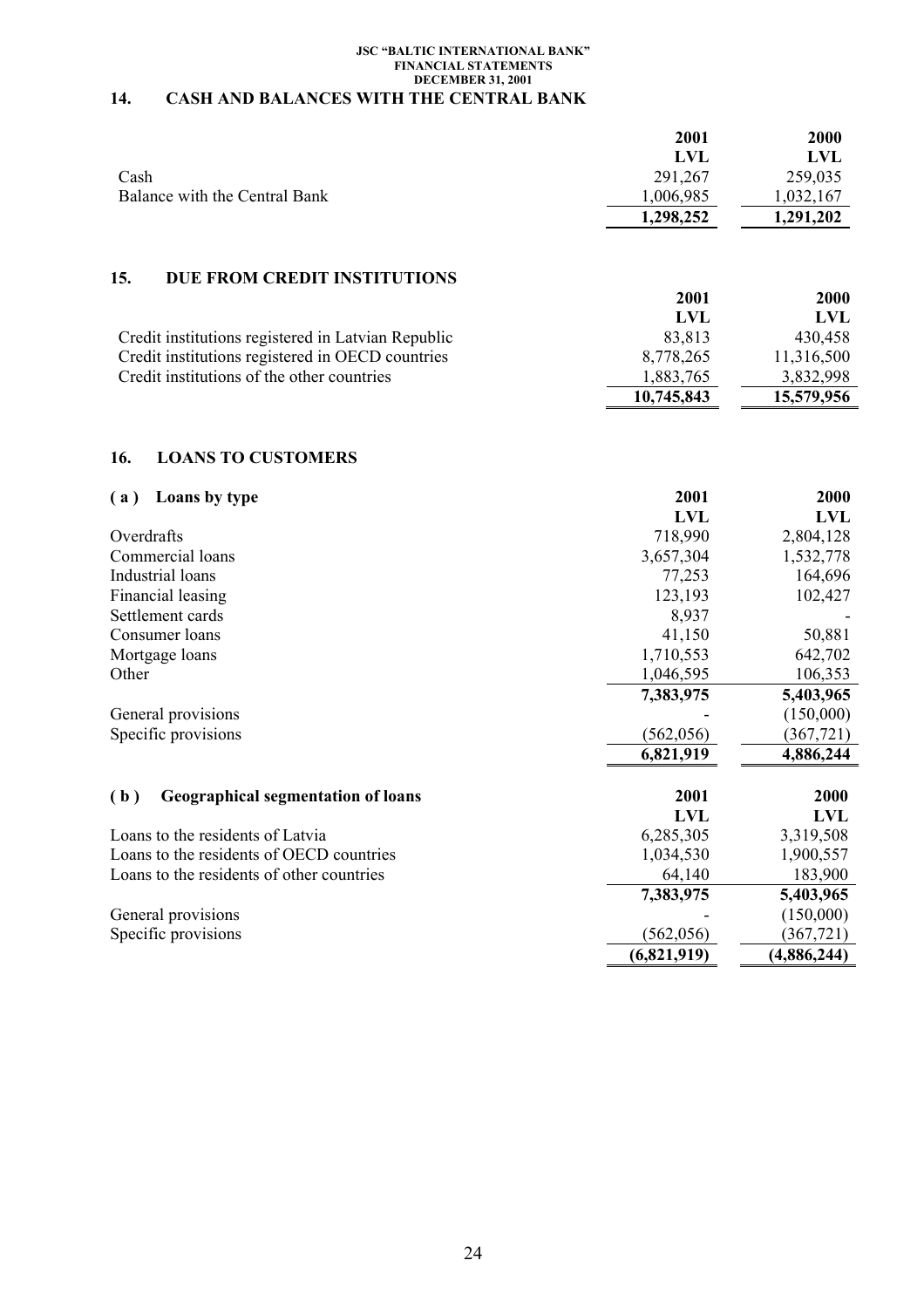| Loans by client group<br>(c)                             | 2001       | 2000       |
|----------------------------------------------------------|------------|------------|
|                                                          | <b>LVL</b> | <b>LVL</b> |
| Loans to state owned companies and municipal authorities | 12,968     | 10,616     |
| Loans to private companies                               | 6,307,563  | 4,896,846  |
| Loans to private persons                                 | 927,594    | 416,263    |
| Loans to Board and staff                                 | 135,850    | 80,240     |
|                                                          | 7,383,975  | 5,403,965  |
| General provisions                                       |            | (150,000)  |
| Specific provisions                                      | (562, 056) | (367, 721) |
|                                                          | 6,821,919  | 4,886,244  |
| Loans by initial term<br>(d)                             | 2001       | 2000       |
|                                                          | <b>LVL</b> | <b>LVL</b> |
| Within 1 month (including)                               | 727,926    | 2,804,128  |
| From 3 months to 6 months                                | 956,622    |            |
| From 6 months to 1 year                                  | 119,631    | 7,132      |
| More than 1 year                                         | 5,579,796  | 2,592,705  |
|                                                          | 7,383,975  | 5,403,965  |
| General provisions                                       |            | (150,000)  |
| Specific provisions                                      | (562, 056) | (367, 721) |
|                                                          | 6,821,919  | 4,886,244  |

# **17. ANALYSIS OF CHANGES IN PROVISIONS**

|                                           | Loans      | <b>Other</b><br>assets | Accrued<br>income | <b>Total</b> |
|-------------------------------------------|------------|------------------------|-------------------|--------------|
|                                           | LVL        | LVL                    | LVL               | <b>LVL</b>   |
| <b>Provisions as of December 31, 2000</b> | 517,721    | 984                    | 2,682             | 521,387      |
| Write-off                                 |            | (997)                  |                   | (997)        |
| Increase in special provisions            | 336,689    | 10,471                 | 5,665             | 352,825      |
| Released from special provisions          | (153, 560) |                        |                   | (153,560)    |
| Released from general provisions          | (150,000)  |                        |                   | (150,000)    |
| Correction                                | 11,206     | 13                     | 109               | 11,328       |
| Provisions as of December 31, 2001        | 562,056    | 10,471                 | 8,456             | 580,983      |

## **18. INVESTMENTS IN SECURITIES**

# **18.1 Debt securities and other fixed-income securities**

|                                                    | 2001      | <b>2000</b> |
|----------------------------------------------------|-----------|-------------|
|                                                    | LVL       | LVL         |
| Government treasury bills of Lithuania             | 156,111   | 149.993     |
| Government treasury bills issued by OECD countries | 225,346   | 179,293     |
| Others issuers' bonds and other debentures         | 736,514   | 65,885      |
|                                                    | 1,117,971 | 395,171     |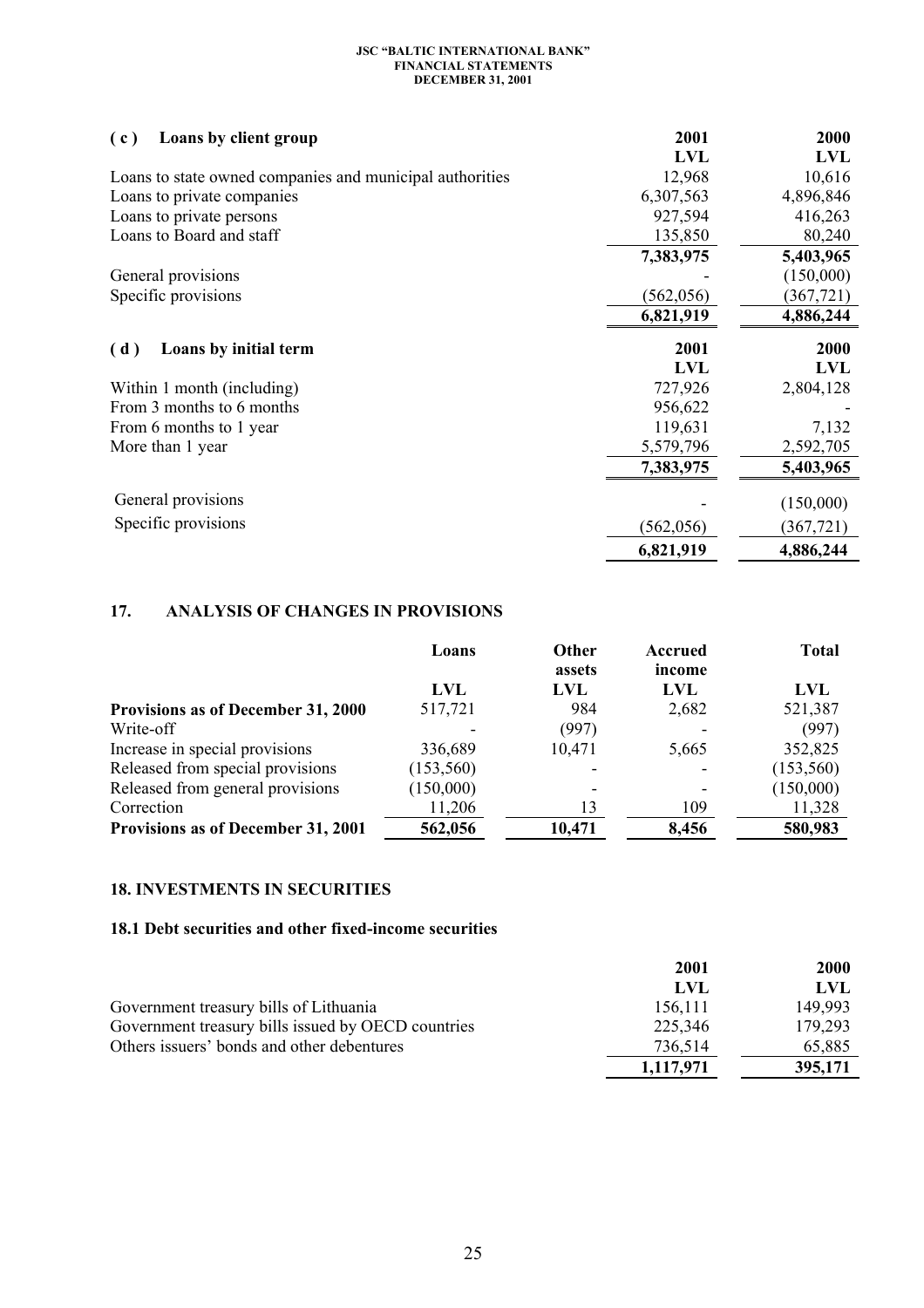# **18.2.Equity and non-fixed income securities**

|                                                         | 2001    | <b>2000</b> |
|---------------------------------------------------------|---------|-------------|
|                                                         | LVL     | <b>LVL</b>  |
| Investments in shares traded at the Riga Stock Exchange | 47,445  | 41,410      |
| Riga Stock Exchange shares                              | 37,500  | 35,000      |
| Shares of the US state owned companies                  | 4,175   | 3,569       |
| Shares of the US private companies                      | 152,017 | 198,883     |
| Other investment                                        | 1,856   |             |
|                                                         | 242,993 | 278,862     |

## **18.3 Total investments in securities classification in accordance with IAS 39**

|                               | 2001      | <b>2000</b> |
|-------------------------------|-----------|-------------|
|                               | LVL       | LVL         |
| Held-to-maturity securities   | 312,467   | 306,349     |
| Available-for-sale securities | 84.945    | 76,410      |
| Trading securities            | 1,119,908 | 447,630     |
|                               | 1,517,320 | 803,389     |

# **19. INVESTMENTS IN ASSOCIATED COMPANIES**

| Company                               | <b>Share in equity</b> | 2001    | <b>2000</b> |
|---------------------------------------|------------------------|---------|-------------|
|                                       | $\frac{0}{0}$          | LVL     | <b>LVL</b>  |
| "Ribeksins Baltija B" Private Limited |                        | 29,245  | 29,245      |
| Company                               | 35.00 %                |         |             |
| JSC "Capital"                         | $31.16\%$              | 127,111 | 127.111     |
|                                       |                        | 156,356 | 156,356     |

# **20. INTANGIBLE ASSETS**

|                         | LVL      |
|-------------------------|----------|
| Historical cost         |          |
| As of December 31, 1999 | 3,488    |
| <b>Additions</b>        | 41,131   |
| As of December 31, 2000 | 44,579   |
| <b>Additions</b>        |          |
| As of December 31, 2001 | 44,579   |
| Amortization            |          |
| As of December 31, 1999 | (373)    |
| Amortization            | (2,528)  |
| As of December, 31 2000 | (2,901)  |
| Amortization            | (9,701)  |
| As of December 31, 2001 | (12,602) |
| Net book value          |          |
| As of December 31, 2000 | 41,678   |
| As of December 31, 2001 | 31,977   |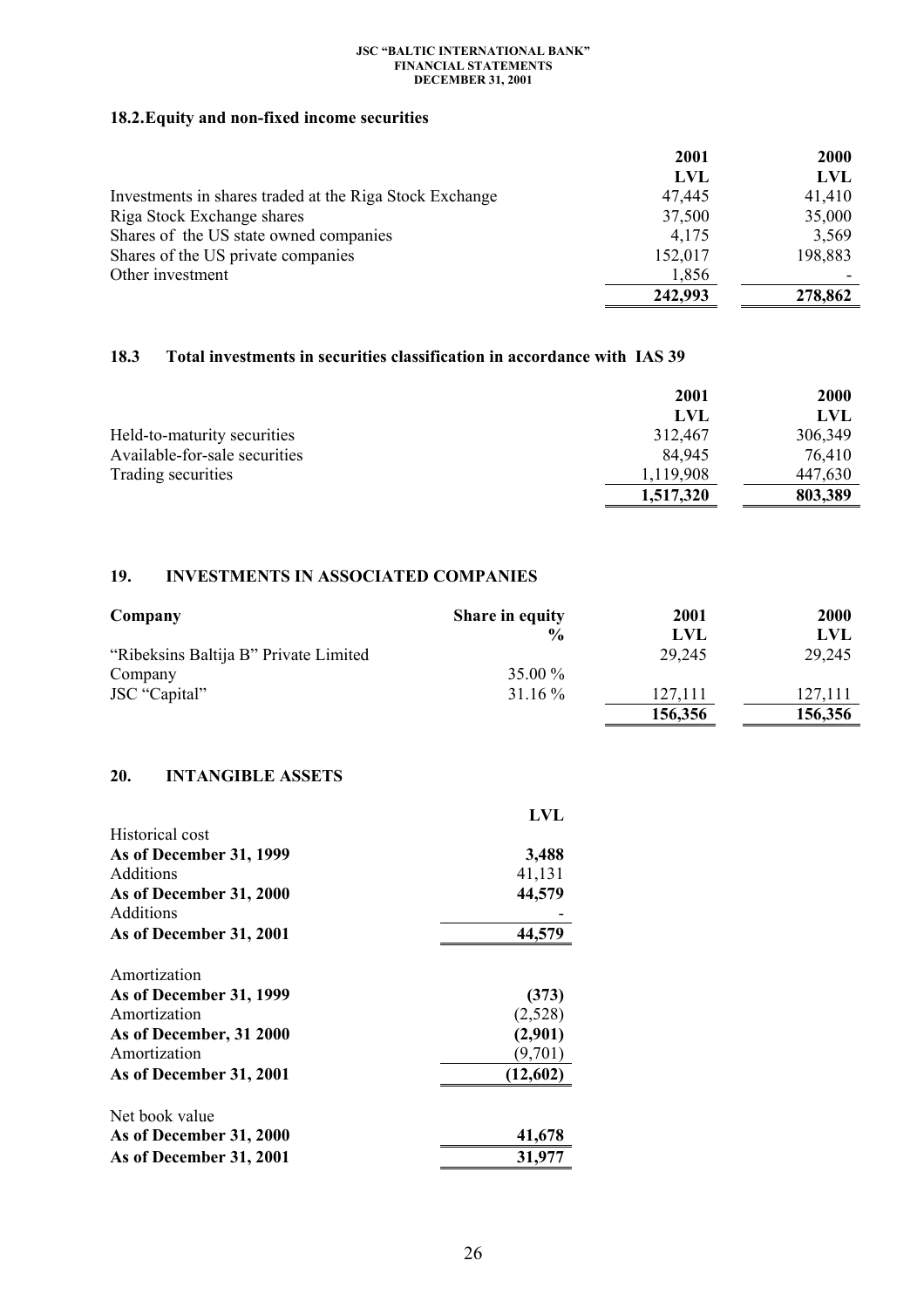## **21. FIXED ASSETS**

|                         | <b>Land</b> and  |                 | Office     |              |
|-------------------------|------------------|-----------------|------------|--------------|
|                         | <b>Buildings</b> | <b>Vehicles</b> | machinery  | <b>Total</b> |
|                         | <b>LVL</b>       | <b>LVL</b>      | <b>LVL</b> | <b>LVL</b>   |
| Historical cost         |                  |                 |            |              |
| As of December 31, 1999 | 759,365          | 150,253         | 583,920    | 1,493,538    |
| <b>Additions</b>        | 238,195          | 13,427          | 71,933     | 323,555      |
| Disposals               |                  | (99, 847)       | (111, 026) | (210, 873)   |
| Historical cost         |                  |                 |            |              |
| As of December 31, 2000 | 997,560          | 63,833          | 544,827    | 1,606,220    |
| <b>Additions</b>        | 312,379          | 9,965           | 258,873    | 581,217      |
| Disposals               |                  | (32, 478)       | (61,030)   | (93, 508)    |
| As of December 31, 2001 | 1,309,939        | 41,320          | 742,670    | 2,093,929    |
| Depreciation            |                  |                 |            |              |
| As of December 31, 1999 | (820)            | (109, 704)      | (287, 721) | (398, 245)   |
| Depreciation            | (16,878)         | (19, 911)       | (82, 333)  | (119, 122)   |
| Disposals               |                  | 92,462          | 110,903    | 203,365      |
| Depreciation            |                  |                 |            |              |
| As of December 31, 2000 |                  | (37, 153)       | (259, 151) | (314,002)    |
| Depreciation            | (5,179)          | (11, 426)       | (83,298)   | (99, 903)    |
| Disposals               |                  | 28,718          | 61,031     | 89,749       |
| As of December 31, 2001 | (22, 877)        | (19, 861)       | (281, 418) | (324, 156)   |
| Net book value          |                  |                 |            |              |
| As of December 31, 2000 | 979,862          | 26,680          | 285,676    | 1,292,218    |
| As of December 31, 2001 | 1,287,062        | 21,459          | 461,252    | 1,769,773    |
|                         | (17, 698)        |                 |            |              |

# **22. PREPAYMENTS AND ACCRUED INCOME**

|                                    | 2001     | <b>2000</b> |
|------------------------------------|----------|-------------|
|                                    | LVL      | <b>LVL</b>  |
| Prepayments                        | 134,267  | 47,676      |
| Accrued interest on loans          | 18,844   | 17,684      |
| Accrued interest on loans to banks | 53,071   | 53,311      |
| Accrued interest on securities     | 20,980   | 5,926       |
| Other accrued interest             | 8,467    |             |
| Specific provisions                | (8, 456) | (2,682)     |
|                                    | 227,173  | 121,915     |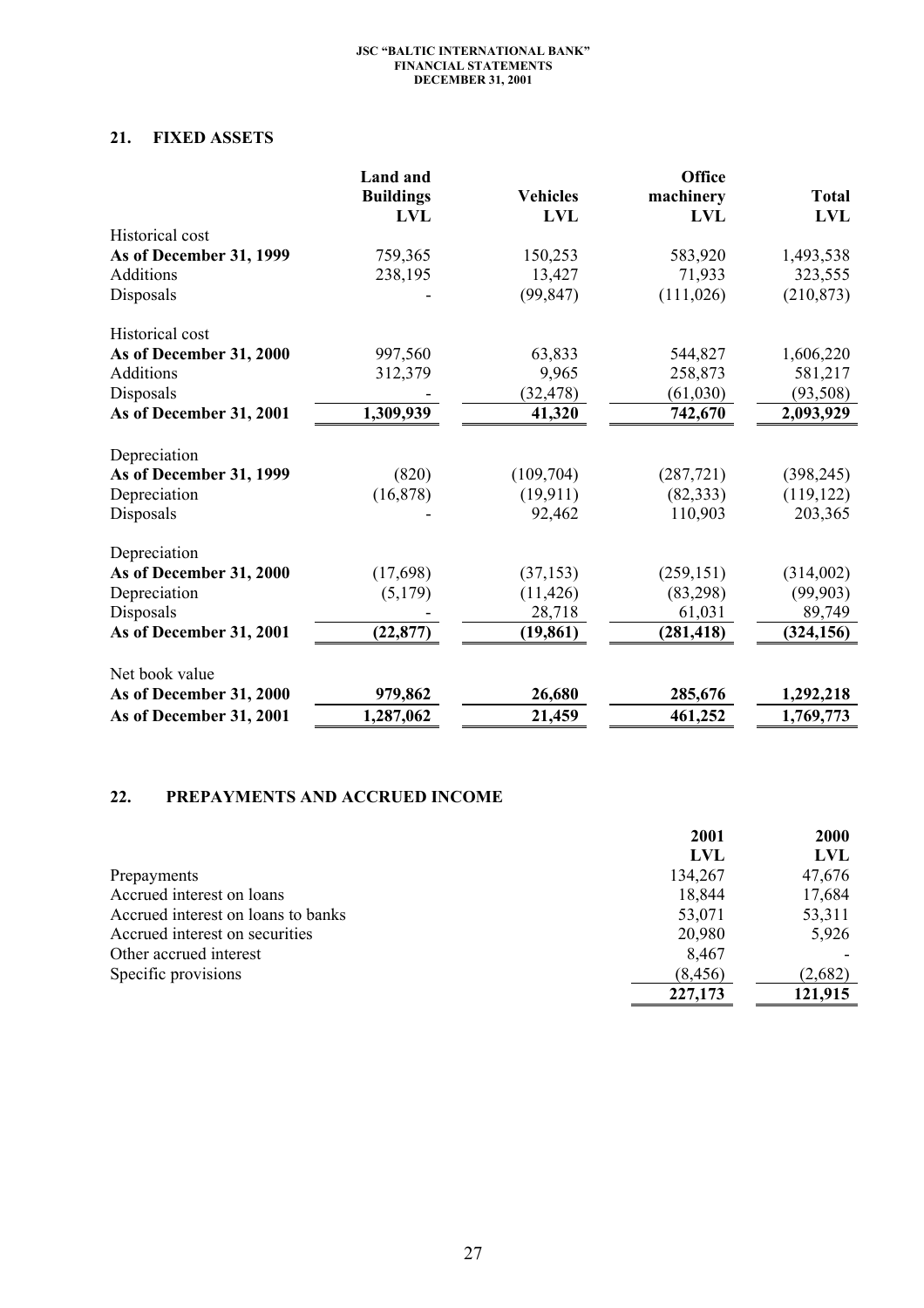# **23. OTHER ASSETS**

|                                                        | 2001       | 2000       |
|--------------------------------------------------------|------------|------------|
|                                                        | <b>LVL</b> | <b>LVL</b> |
| Unidentified money outflow from correspondent accounts | 7,315      |            |
| Prepayments of taxes                                   | 21         | 21         |
| Precious metals                                        | 26,164     | 39,384     |
| Due from brokers                                       | 113,948    | 772,784    |
| Money placed with guarantee funds                      | 286,691    | 164,561    |
| Other prepayments                                      | 46,519     |            |
| Spot transactions*                                     | 95,195     |            |
| Other debtors                                          | 91,118     | 12,542     |
| Special provisions                                     | (10, 471)  | (984)      |
|                                                        | 656,500    | 988,308    |
| *Spot transaction net value                            | 2001       | 2000       |
|                                                        | <b>LVL</b> | <b>LVL</b> |
| Spot transactions – claims                             | 23,932,790 |            |
| Spot transactions – liabilities                        | 23,837,595 |            |
|                                                        | 95,195     |            |

# **24. DUE TO CREDIT INSTITUTIONS**

|                                                            | 2001                     | 2000    |
|------------------------------------------------------------|--------------------------|---------|
|                                                            | LVL                      | LVL     |
| Due to credit institutions, registered at Latvian Republic | $\overline{\phantom{0}}$ | 103     |
| Due to credit institutions, registered at OECD countries   |                          |         |
| Due to credit institutions of the other countries          | 116.504                  | 263,839 |
|                                                            | 116,504                  | 263,950 |

# **25. CUSTOMERS' DEPOSITS**

|                                  | 2001       | 2000       |
|----------------------------------|------------|------------|
|                                  | <b>LVL</b> | <b>LVL</b> |
| <b>Current accounts</b>          |            |            |
| State owned companies            | 102,325    | 90,584     |
| Private companies                | 9,853,673  | 13,726,968 |
| Individuals                      | 280,024    | 14,299     |
| Public organizations             | 6,733      | 1,388      |
|                                  | 10,242,755 | 13,833,239 |
| <b>Fixed-term deposits</b>       |            |            |
| State owned companies            |            | 400,000    |
| Private companies                | 6,912,542  | 6,180,504  |
| Individuals                      | 1,263,028  | 593,349    |
|                                  | 8,175,570  | 7,173,853  |
|                                  |            |            |
| <b>Total customers' deposits</b> | 18,418,325 | 21,007,092 |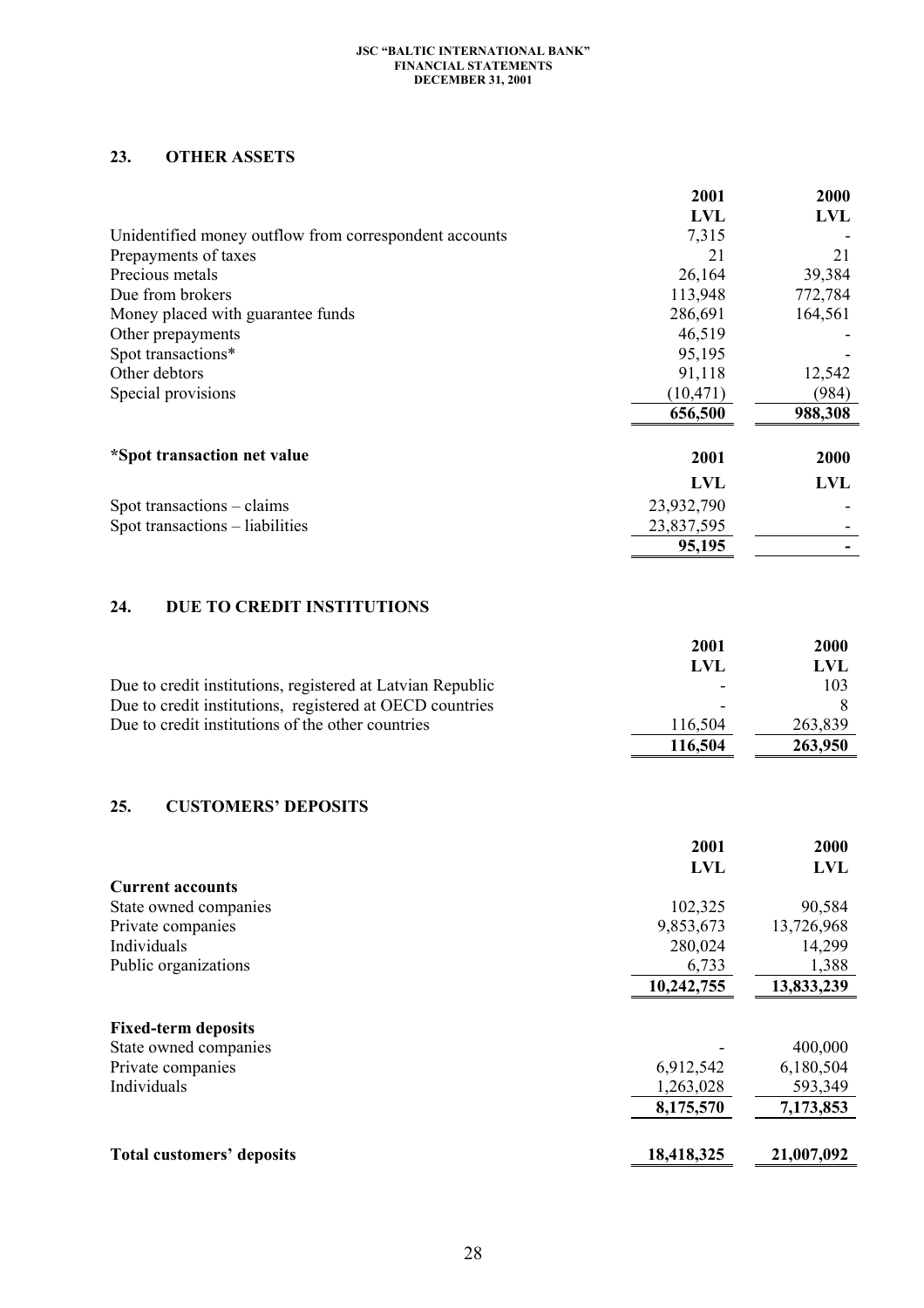### **26. DEFERRED INCOME AND ACCRUED EXPENSE**

|                                                     | 2001       | 2000       |
|-----------------------------------------------------|------------|------------|
|                                                     | <b>LVL</b> | <b>LVL</b> |
| Deferred income                                     | 9,082      |            |
| Accrued interest payable                            | 165,409    | 144,562    |
| Other accrued expense                               | 18,652     | 19,802     |
|                                                     | 193,143    | 164,364    |
| <b>OTHER LIABILITIES</b><br>27.                     |            |            |
|                                                     | 2001       | 2000       |
|                                                     | <b>LVL</b> | <b>LVL</b> |
| Unidentified money inflow to correspondent accounts | 245,757    | 56,861     |
| Spot transactions*                                  | 93,545     |            |
| Other creditors                                     | 180,702    | 59,973     |
|                                                     | 520,004    | 116,834    |
| *Spot transaction net value                         | 2001       | 2000       |
|                                                     | <b>LVL</b> | <b>LVL</b> |
| Spot transactions – claims                          | 23,878,347 |            |
| Spot transactions – liabilities                     | 23,971,892 |            |
|                                                     | 93,545     |            |

### **28. SUBORDINATED LIABILITIES**

Subordinated liabilities of the Bank mostly consist of the Bank shareholder's deposits. Subordinated liabilities differ from ordinary customer's deposits with the fact that its initial term of maturity is not less than seven years and it can be repaid before maturity only in case the Bank is bankrupted and after other creditors claims satisfaction but before shareholders claims satisfaction. In 2001 the Bank has attracted no subordinated liabilities and as of December 31, 2001 the amount of such liabilities made up LVL 1,028,536.

## **29. SHARE AND RESERVE CAPITAL**

|                                       | 2001      |            | <b>2000</b> |           |
|---------------------------------------|-----------|------------|-------------|-----------|
|                                       | Quantity  | <b>LVL</b> | Quantity    | LVL       |
| Ordinary shares with voting rights    | 1,174,857 | 5,874,285  | 1,174,857   | 5,874,285 |
| Ordinary shares without voting rights |           | 25         |             | 25        |
|                                       | 1,174,862 | 5,874,310  | 1,174,862   | 5,874,310 |

During the year 2001 there were no changes in the Bank's share capital.

Registered share capital the same as in 2000 made up LVL 2,000,025 (two millions and twenty five Lats). Fully paid share capital made up LVL 5,874,310 (five millions eight hundred seventy four thousands thirty ten Lats) and consisted of 1,174,862 (one million hundred seventy four thousands and eighty sixty two) shares.

All shares are ordinary shares with the par value of LVL 5. 1,174,857 shares carry voting rights. 5 shares carry no voting rights, however, they carry income rights and are registered for Board members.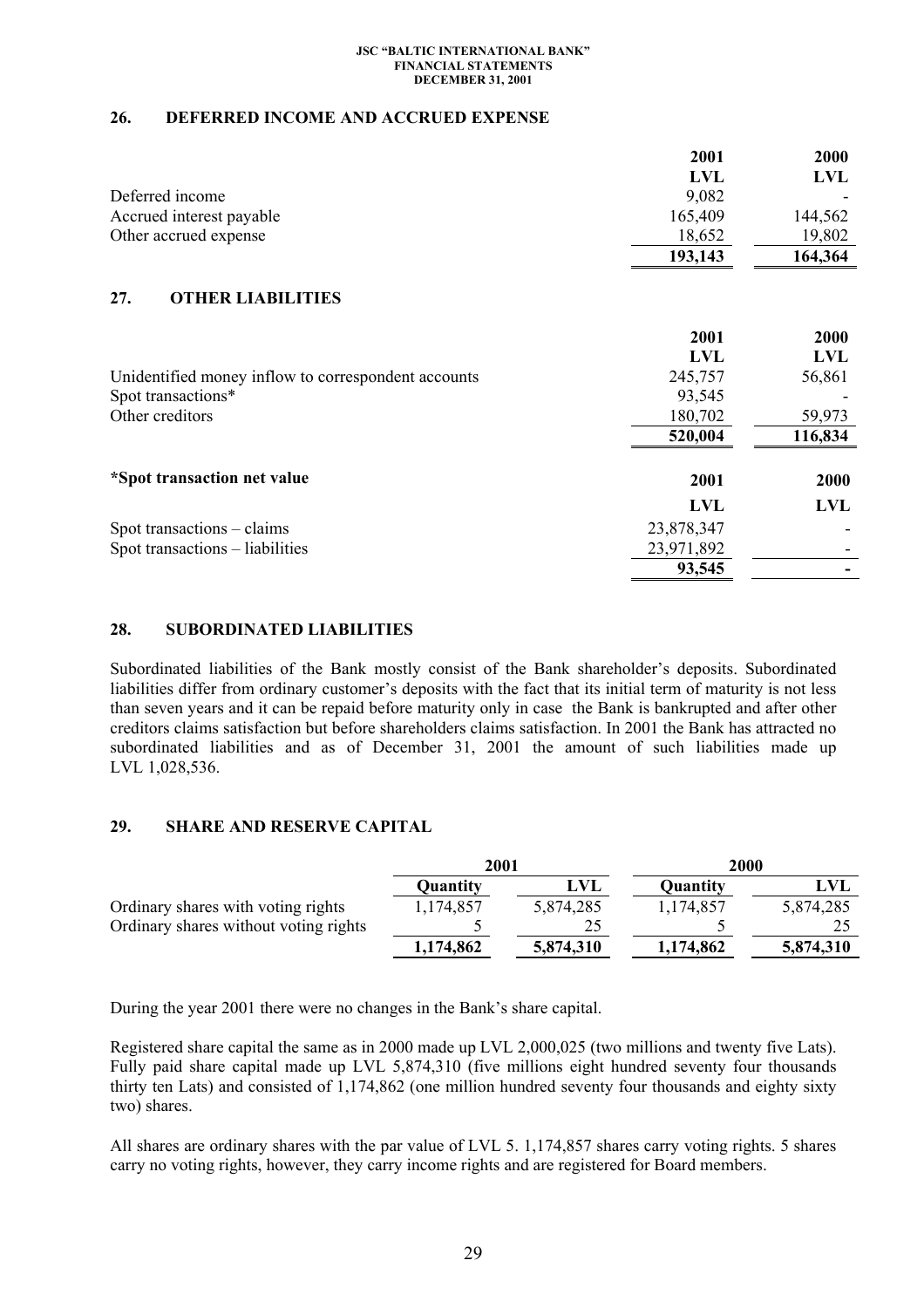The total number of the Bank's shareholders is 104, from which 37 are legal entities and 67 are private persons.

Reserve capital is formed from the contributions from the Bank's shareholders of LVL 545,024.

Shareholders which directly control 10 or more % of the paid-off share capital, are:

| Valeri Belokon     | 35,6243% |
|--------------------|----------|
| Vjacheslav Kramnoj | 35,6243% |
| Vilori Belokon     | 11,8755% |

## **30. CASH AND CASH EQUIVALENTS**

|                                                             | 2001<br>LVL | <b>2000</b><br>LVL |
|-------------------------------------------------------------|-------------|--------------------|
| Cash                                                        | 291,267     | 259,035            |
| Balance with the Central Bank                               | 1,006,985   | 1,032,167          |
| Due from other credit institutions up to 3 months including | 10,733,083  | 15,567,696         |
|                                                             | 12,031,335  | 16,858,898         |

## **31. RELATED PARTY TRANSACTIONS**

|                                       | Loans      | <b>Guarantees</b> | Other      | <b>Provisions</b> | <b>Net</b> |
|---------------------------------------|------------|-------------------|------------|-------------------|------------|
|                                       |            |                   |            |                   | exposure   |
|                                       | <b>LVL</b> | <b>LVL</b>        | <b>LVL</b> | <b>LVL</b>        | <b>LVL</b> |
| Alla Tkačenko                         | 6,520      |                   |            |                   | 6,520      |
| JSC "Baltijas apdrošināšanas nams"    | 16,126     |                   |            |                   | 16,126     |
| JSC "Belokon Holdings"                |            | 15,950            | 1,276      |                   | 17,226     |
| E.C.G. Trading S.A.                   | 2,641      |                   | 6,291      |                   | 8,932      |
| Evita Ostrovska                       | 6,779      |                   |            |                   | 6,779      |
| Natalja Tkačenko                      | 4,515      |                   |            |                   | 4,515      |
| Olegs Gerasimovs                      | 14,339     |                   |            |                   | 14,339     |
| "Enri Studio" LLC                     | 51,063     |                   |            | (5,106)           | 45,957     |
| "Nameks" Limited                      | 26,067     |                   |            |                   | 26,067     |
| "Ribeksins Baltija B" Private Limited |            |                   |            |                   |            |
| Company                               | 43,277     |                   |            | (4,328)           | 38,949     |
| "Saules dzīve" LLC                    | 16,800     | $\overline{a}$    | 13,200     |                   | 30,000     |
| Valeri Belokon Publishing             |            |                   |            |                   |            |
| House, Ltd.                           | 27,000     |                   | 5,000      | (8,100)           | 23,900     |
| Valērijs Belokoņs                     | 3,967      |                   | 8,793      |                   | 12,760     |
|                                       | 219,094    | 15,950            | 34,560     | (17, 534)         | 252,070    |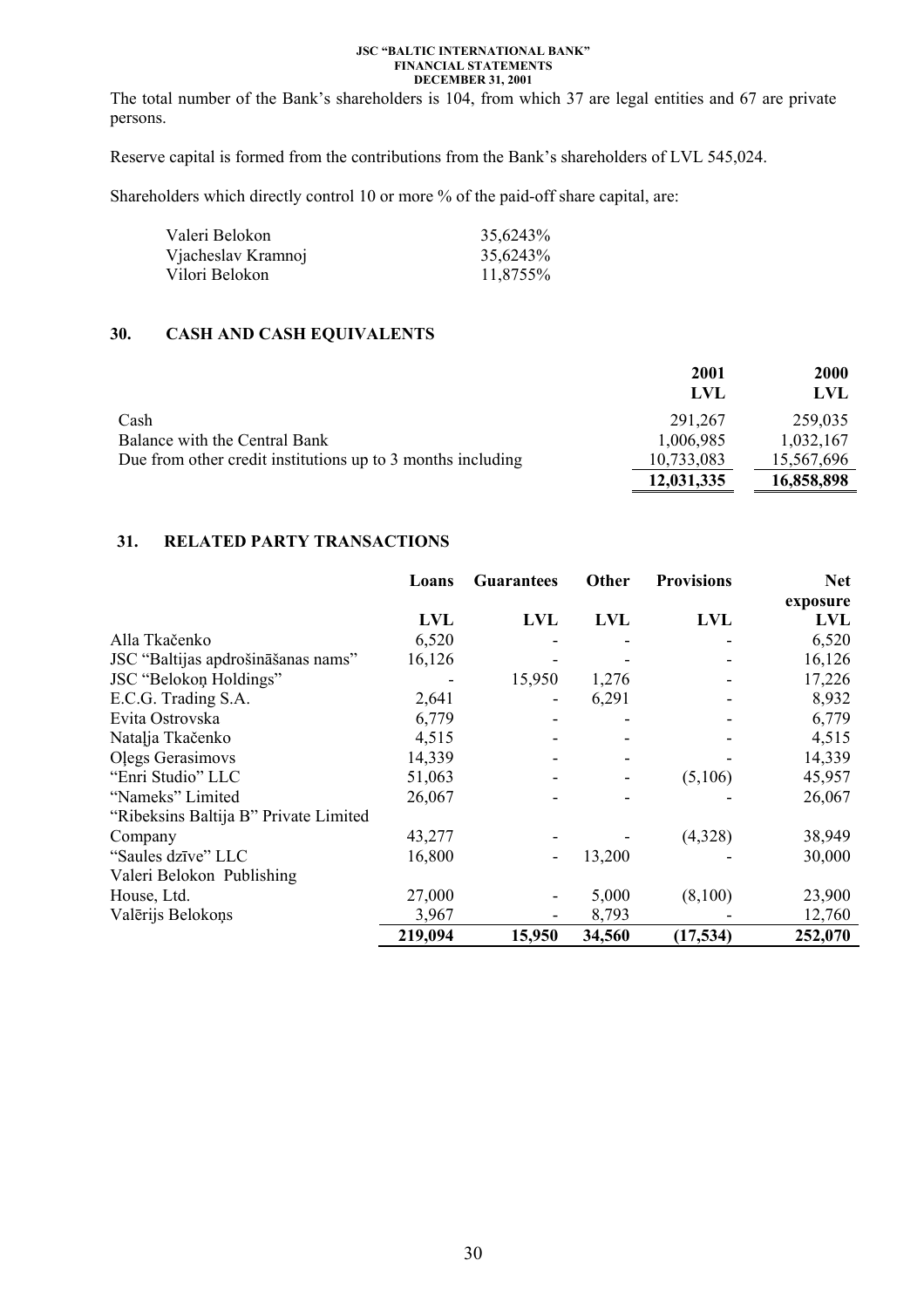## **32. TRUST MANAGED ASSETS AND LIABILITIES**

Bank has a license of the Financial Ministry of the Republic of Latvia – Securities Market Commission for carrying out the trustee transactions with securities and holding the securities accounts, providing the comprehensive service, connected with securities market not only in Latvia, but also abroad. Accordingly, one of the Bank's activities is the client's funds management and carrying out trust operations. Trust contracts are concluded with private and legal entities, which are residents and non-residents of the Latvian Republic. According to the client wishes the Bank invests received funds in the securities or credit markets. Bank undertakes the liability to invest money into the most profitable financial instruments, in the opinion of the trust manager. As of December 31, 2001 the Bank had managed trust funds in the amount of LVL 1,146,158, 100% of it were invested in loans.

## **33. COMMITMENTS AND CONTINGENCIES**

|                                  | 2001      | <b>2000</b> |
|----------------------------------|-----------|-------------|
|                                  | LVL       | LVL         |
| <b>Warranties and guarantees</b> | 95,062    | 39,845      |
| <b>Financial commitments</b>     |           |             |
| Letters of credit                |           | 151,718     |
| Liabilities for loans issuance   | 1,404,591 | 33,388      |
| Liabilities for settlement cards | 107,117   |             |
| Other liabilities                | 920       | 884         |
|                                  | 1,512,628 | 185,990     |

## **34. BANK EMPLOYEES**

In 2001 the average quantity of the Bank employees have grown up to 117, in comparative with 2000 it increases to 2 employees. The remuneration of the Supervisory Council the Management Board members made up:

| <b>Employees category</b>   | <b>2001</b> | <b>2000</b> |
|-----------------------------|-------------|-------------|
|                             | LVI         | UVL         |
| Supervisory Council members | 4.236       | 6.945       |
| Management Board members    | 18,456      | 12.310      |
|                             | 22,692      | 19,255      |

## **35. CAPITAL ADEQUACY CALCULATION as of December 31, 2001**

Capital adequacy ratio expresses the ratio of the Bank's shareholders' equity to particular certain assets and off–balance sheet liabilities subject to risk. Capital adequacy ratio reflects the amount of capital resources necessary to cover both credit and market risks, related to the Bank's assets and off-balance sheet liabilities. That is why according to the Regulations on Capital Adequacy Calculation of Finance and Capital Market Commission the Bank maintains the capital adequacy ratio not less than 10% to particular certain assets and off-balance sheet liabilities subject to risk.